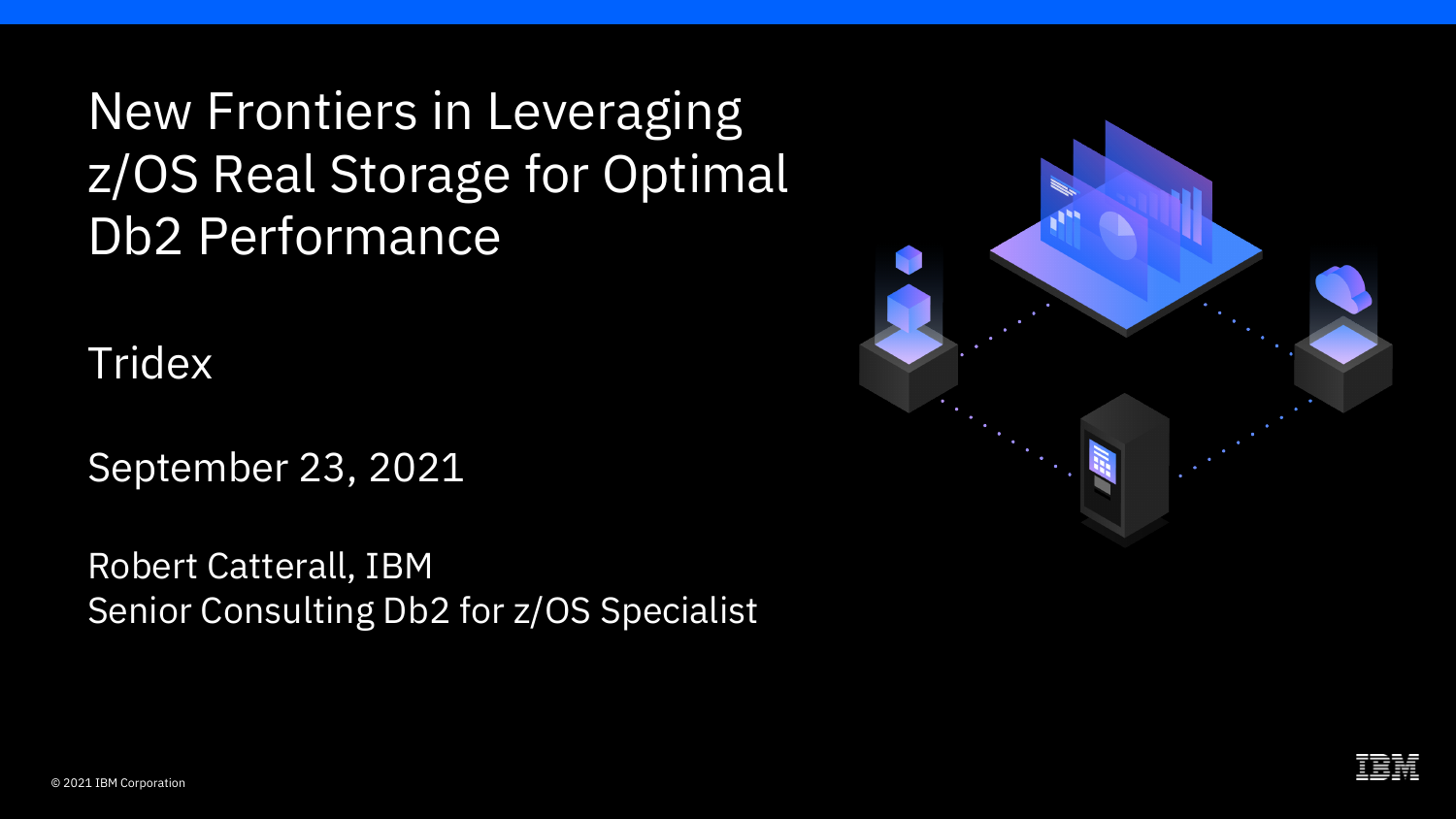#### **Introduction**

- The mainframe memory scene, in a Db2 for z/OS context, is different than it was just a few years ago
	- $\circ$  z/OS LPAR real storage sizes are getting to be much larger over 100 GB of real storage is not unusual, several hundred GB is increasingly common
	- o Db2 for z/OS keeps giving us new ways to leverage z/OS real storage for improved application performance and CPU efficiency
		- Recent versions of Db2 have introduced buffer pools backed by large real storage page frames, contiguous buffer pools, high-performance DBATs, a much bigger sort tree, greater use of sparse indexes, and more
- My aim: help you use mainframe memory, and memory-leveraging Db2 features and functions, as effectively as possible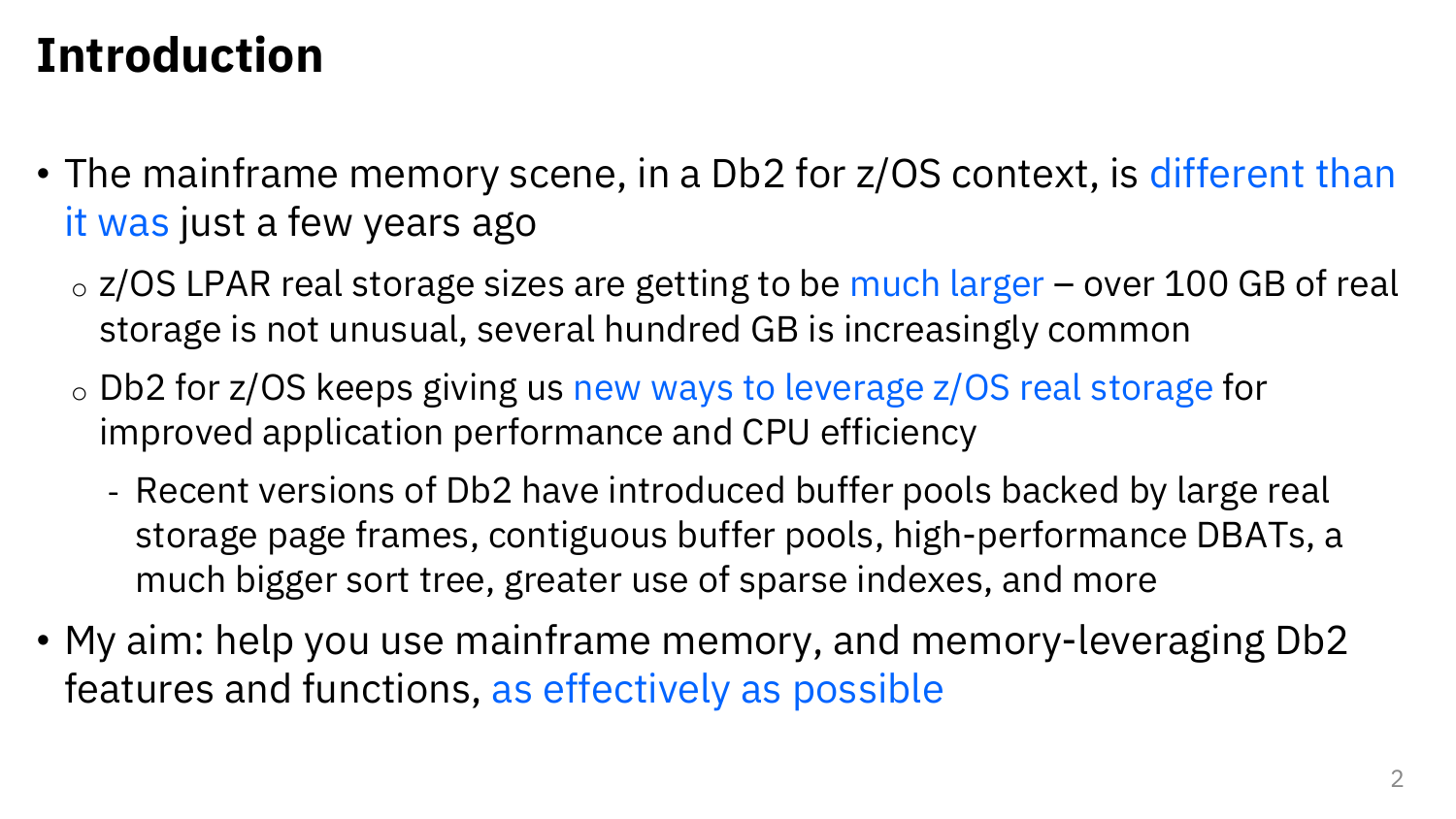### **Agenda**

- Assessing the real storage situation for a z/OS LPAR
- Buffer pools your single biggest memory-related leverage point
- Other ways to exploit real storage to enhance Db2 performance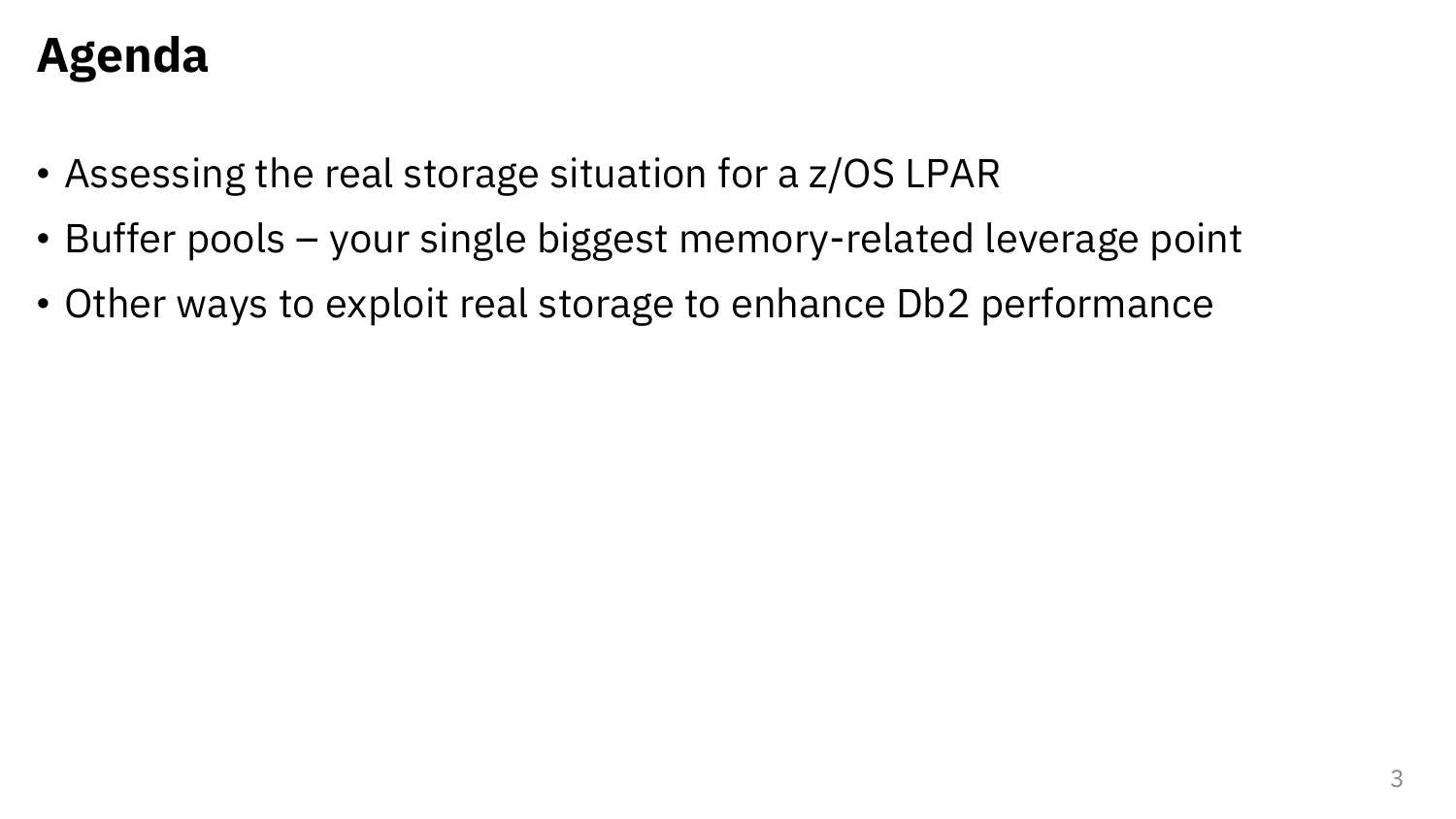# **Assessing the real storage situation for a z/OS LPAR**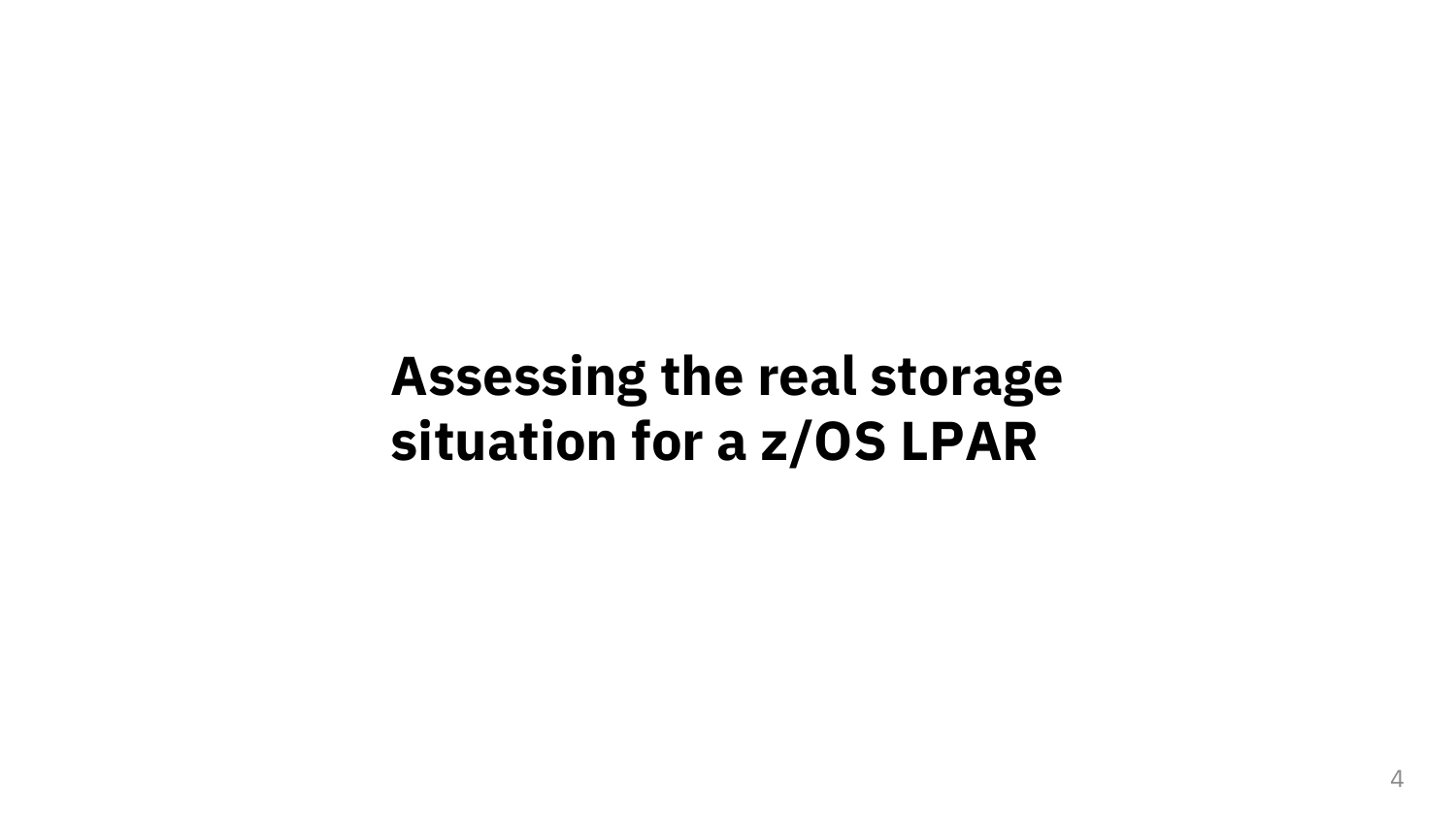# **How much memory should a z/OS LPAR have?**

• If it is an LPAR in which a production Db2 subsystem runs, I would say that it should have *at least 20 GB of real storage per engine*

o And by "per engine," I'm talking about general-purpose and zIIP engines

- This is a rule of thumb I have developed based on years of reviewing the performance of Db2 for z/OS systems
	- o Objective: configuration with processing capacity and memory in balance
	- $\circ$  I have observed in recent years that at many sites,  $z/OS$  real storage increases did not keep pace with processing capacity increases
		- If too little memory, performance potential of processors not fully realized
- Note that z/OS supports up to 4 TB of memory for an LPAR

 $\circ$  Largest real storage size I've seen for an LPAR with my own eyes: 1.1 TB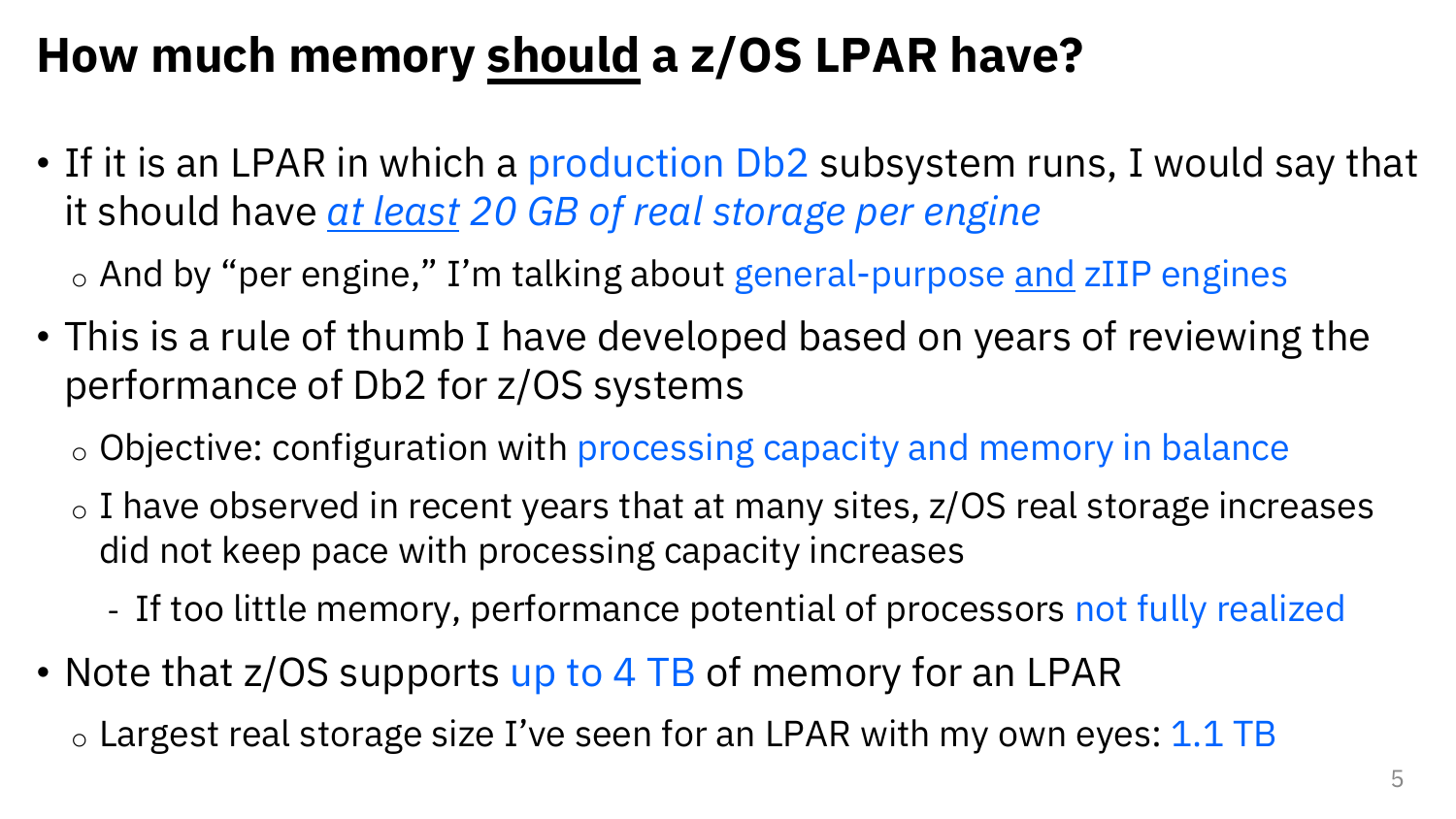# **Balancing processing capacity and memory**

• To see how many engines a z/OS LPAR has, check an RMF CPU Activity report



N is "number of places to which work can be dispatched"

- If zIIPs running in SMT2 mode, N value counts each zIIP engine twice – I recommend adjusting to reflect number of physical zIIP engines (3 – see next slide)
- A fractional part of N (0.8, in this case) indicates that one or more engines are "parked" to some degree (see next slide) – round to nearest whole number
- I'd say that this LPAR should have at least 280 GB of real storage: 20 GB X 14 engines (round N up to 17, subtract 3 to account for SMT2 double-counting of zIIP engines – next slide)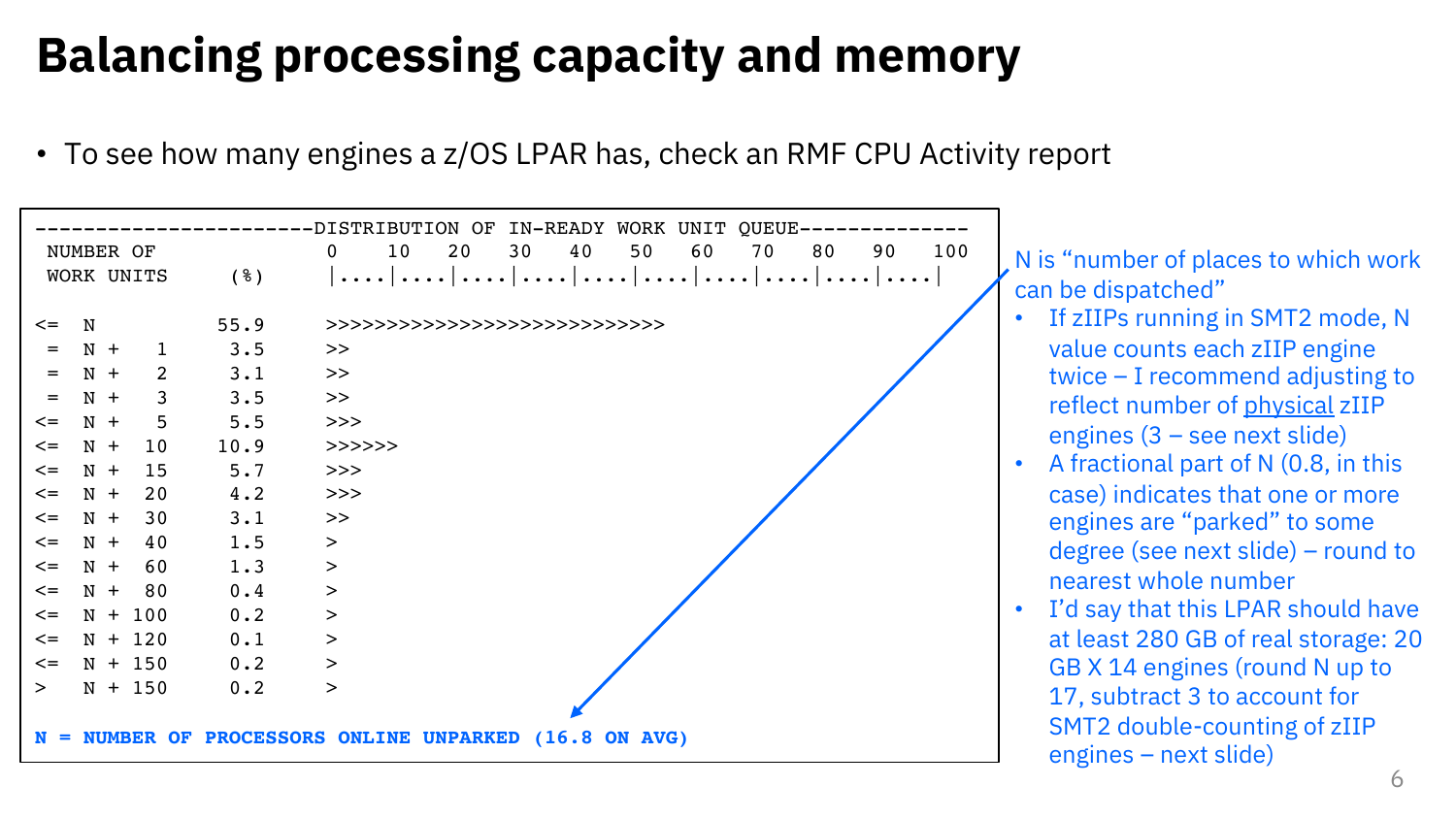# **More about RMF's "N" number of engines**

• Information below is from same report as information on previous slide

| ---CPU---     |            |              | ------ TIME<br>နွ |                    |               |  |
|---------------|------------|--------------|-------------------|--------------------|---------------|--|
| <b>NUM</b>    | TYPE       | ONLINE       |                   | LPAR BUSY MVS BUSY | <b>PARKED</b> |  |
| $\Omega$      | CP         | 100.00       | 87.03             | 86.85              | 0.00          |  |
| $\mathbf{1}$  | CP         | 100.00       | 77.76             | 77.68              | 0.00          |  |
| 2             | CP         | 100.00       | 83.88             | 83.78              | 0.00          |  |
| 3             | CP         | 100.00       | 87.07             | 86.91              | 0.00          |  |
| 4             | CP         | 100.00       | 76.23             | 76.14              | 0.00          |  |
| 5             | CP         | 100.00       | 76.79             | 76.71              | 0.00          |  |
| 6             | CP         | 100.00       | 80.45             | 80.35              | 0.00          |  |
| 7             | CP         | 100.00       | 73.29             | 73.24              | 0.00          |  |
| 8             | CP         | 100.00 63.83 |                   | 69.22              | 0.00          |  |
| 9             | CP         | 100.00       | 57.78             | 62.95              | 0.00          |  |
| $\mathbf{A}$  | CP         | 100.00       | 35.28             | 48.33              | 17.01         |  |
| TOTAL/AVERAGE |            | 72.67        | 75.16             |                    |               |  |
| 12            | <b>IIP</b> | 100.00       | 66.63             | 58.68              | 0.00          |  |
|               |            |              |                   | 46.30              | 0.00          |  |
| 13            | <b>IIP</b> | 100.00       | 26.70             | 23.42              | 0.00          |  |
|               |            |              |                   | 18.24              | 0.00          |  |
| 14            | IIP        | 100.00       | 9.21              | 8.07               | 0.00          |  |
|               |            |              |                   | 6.42               | 0.00          |  |
| 3E            | IIP        | 100.00       | 0.00              | $\frac{1}{2}$      | 100.00        |  |
|               |            |              |                   |                    | 100.00        |  |
| TOTAL/AVERAGE |            | 25.64        | 26.86             |                    |               |  |

10.8 general-purpose engines – 0.8 part reflects fact that CPU A is 17% parked from perspective of this LPAR, meaning that LPAR has access to 80% of the engine's processing capacity (round 17% up to 20%)

3 zIIP engines (engine 3E is 100% parked for LPAR)

- 3 zIIP engines are running in SMT2 mode (indicated by fact that each engine has 2 values in MVS BUSY column), so they count as 6 "places where work can be dispatched"
- That's why  $N = 16.8$  on previous slide: 10.8 generalpurpose engines (they always run in "uni-thread" mode), and 6 zIIP "places to dispatch work"
- "At least 20 GB of memory per engine" refers to engine "cores," so I use 3 as number of zIIPs, not 6

Recommended minimum memory amount is  $(10.8 + 3)$ = 13.8, round that to 14, times 20 GB, equals 280 GB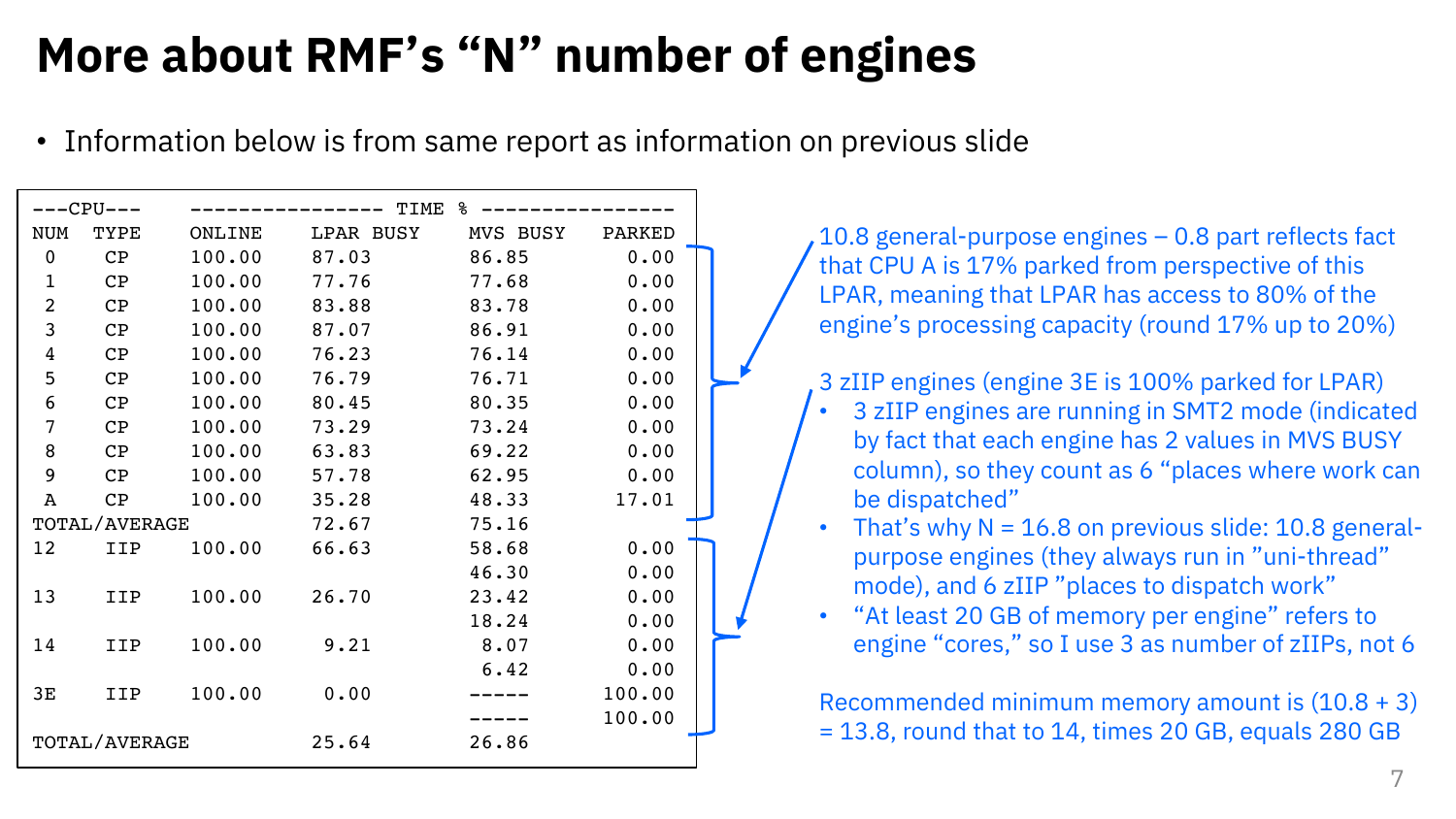#### **Whatever amount of memory an LPAR has…**

- …how much can you use?
- Don't want too much pressure on LPAR's real storage resource
- Here is my rule of thumb regarding real storage usage: go ahead and use more to boost Db2 for z/OS performance, as long as LPAR's demand paging rate doesn't get out of hand
	- $\circ$  That's the rate, per second, at which pages that z/OS moved from real to auxiliary storage are brought back into real storage on demand
	- o If demand paging rate is less than 1 per second, it's not out of hand
		- Very small but non-zero paging rate is NOT something that would concern me
	- o I would not want demand paging rate to go beyond 2-3 per second
		- If it's at that level, I'd add more memory before using more memory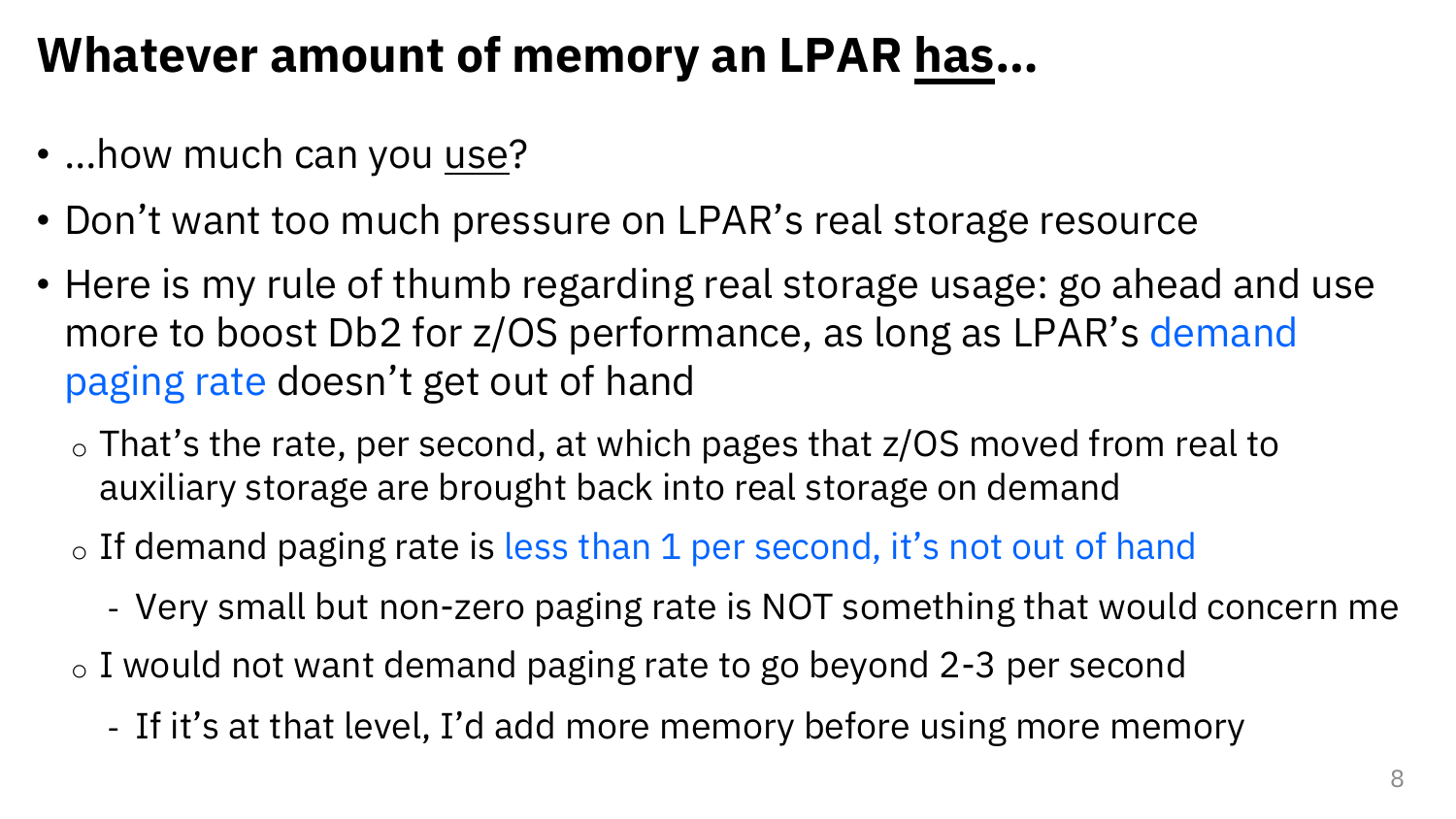### **Where can I find LPAR's demand paging rate?**

11/03 10.00.00 14.59 52.1 0.4 39537 288.0 82 70 94 91 365 358 0 0 15 4 0.00 0.00 -TOTAL/AVERAGE 51.2 0.4 36042 119.3 85 69 98 93 371 361 1 0 15 5 0.00 0.00

• Check RMF Summary report for the LPAR

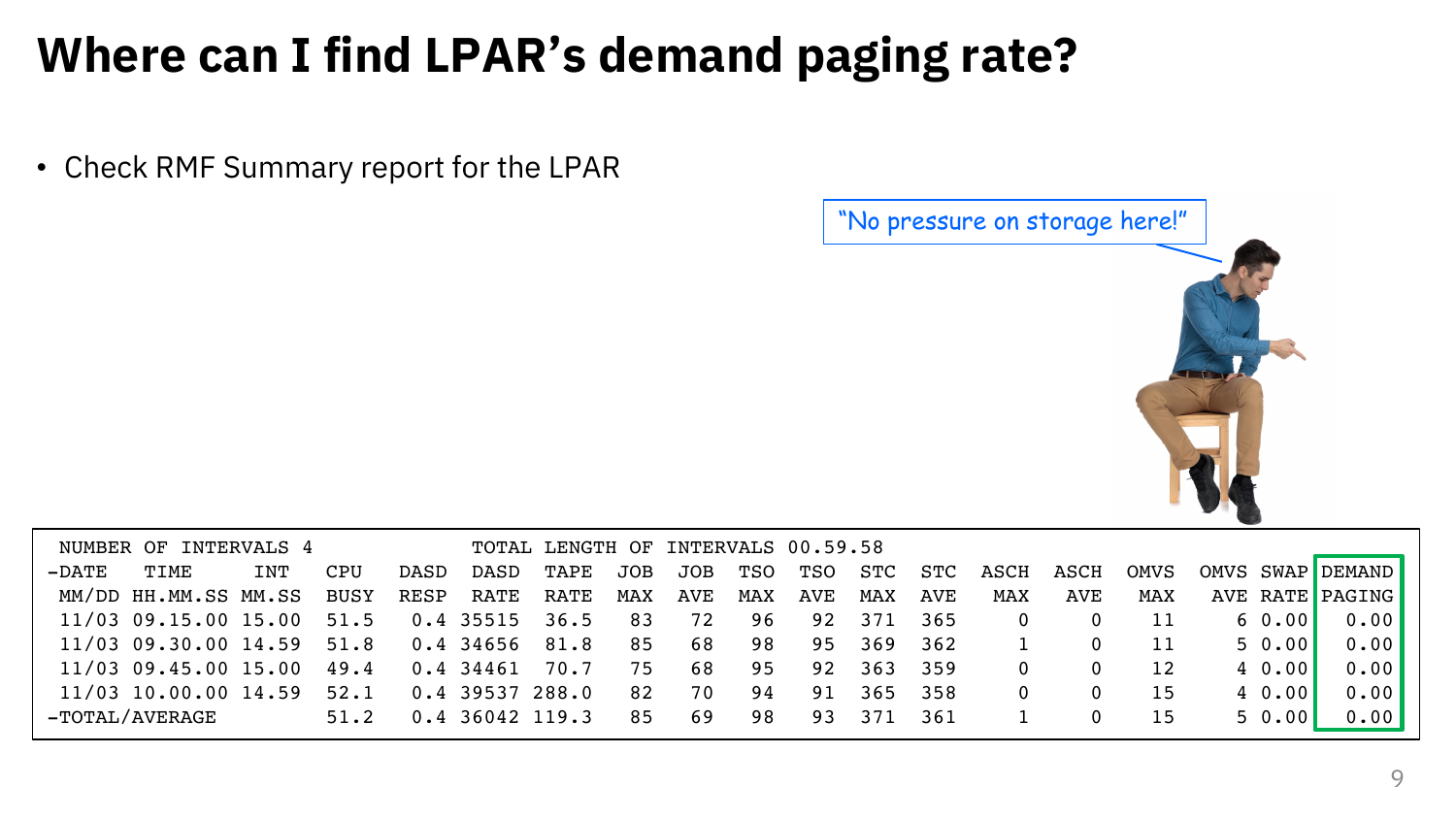# **Buffer pools – your single biggest memory-related leverage point**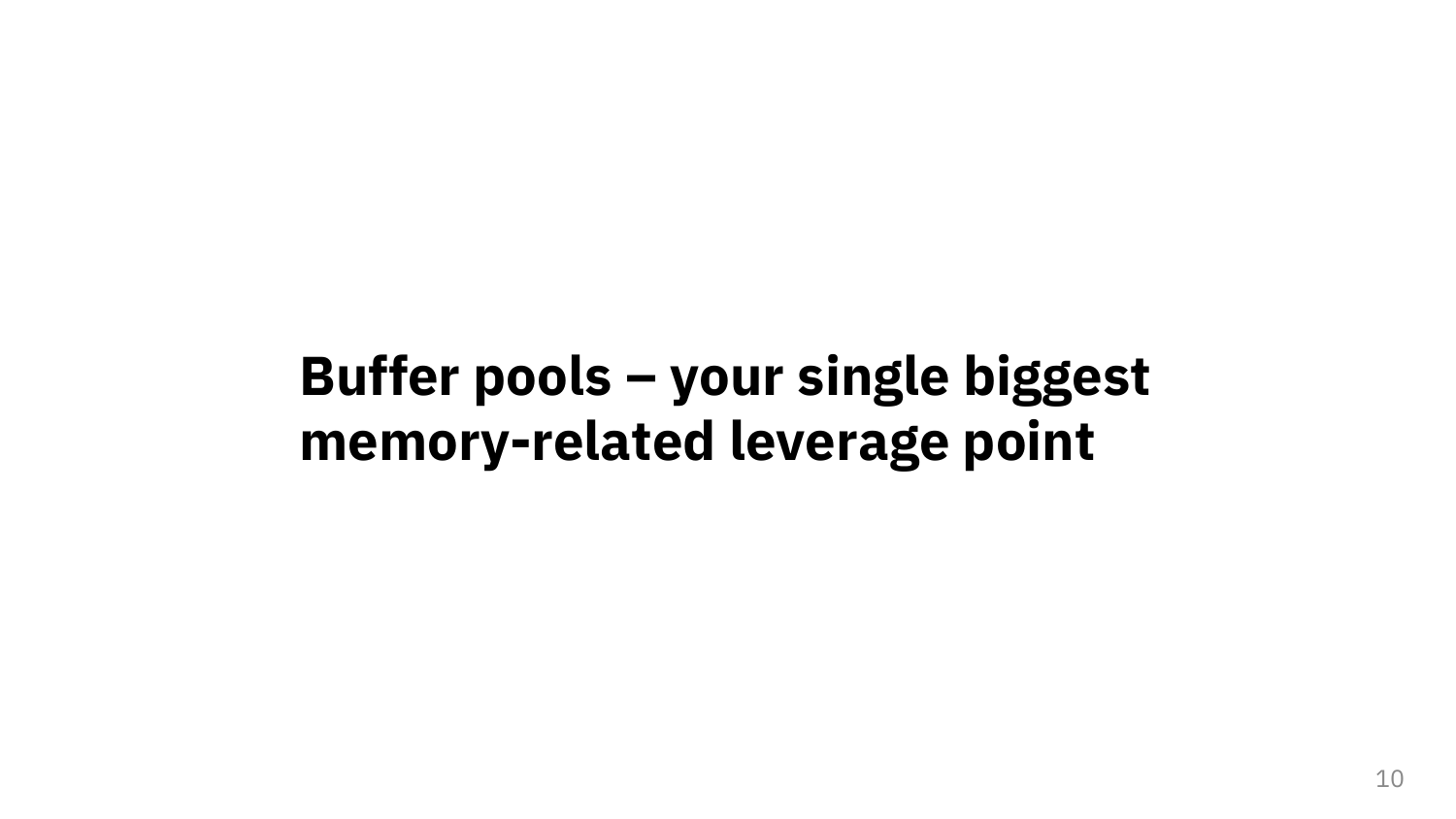# **The most important buffer pool metric**

#### • Total read I/O rate

- $\circ$  All synchronous + all prefetch reads for pool, per second
	- 3 categories of prefetch read: sequential, list and dynamic
- o Once source of numbers: Db2 monitor statistics long report
	- Depending on monitor, may be called statistics detail report

| BP3<br>READ OPERATIONS       | OUANTITY | /SECOND |
|------------------------------|----------|---------|
| SYNCHRONOUS READS            | 1676.1K  | 465.56  |
| SYNCHRON. READS-SEQUENTIAL   | 375.00   | 0.10    |
| SYNCHRON. READS-RANDOM       | 1675.7K  | 465.45  |
| GETPAGE PER SYN.READ-RANDOM  | 18.36    |         |
| SEOUENTIAL PREFETCH REOUEST  | 56125.00 | 15.59   |
| SEOUENTIAL PREFETCH READS    | 9912.00  | 2.75    |
| PAGES READ VIA SEO. PREFETCH | 9912.00  | 2.75    |
| S.PRF.PAGES READ/S.PRF.READ  | 1.00     |         |
| LIST PREFETCH REOUESTS       | 4309.00  | 1.20    |
| LIST PREFETCH READS          | 191.00   | 0.05    |
| PAGES READ VIA LIST PREFTCH  | 2370.00  | 0.66    |
| L.PRF.PAGES READ/L.PRF.READ  | 12.41    |         |
| DYNAMIC PREFETCH REOUESTED   | 179.9K   | 49.96   |
| DYNAMIC PREFETCH READS       | 26440.00 | 7.34    |

For this buffer pool, total read I/O rate is 465.56 + 2.75 + 0.05 + 7.34 = 475.7/second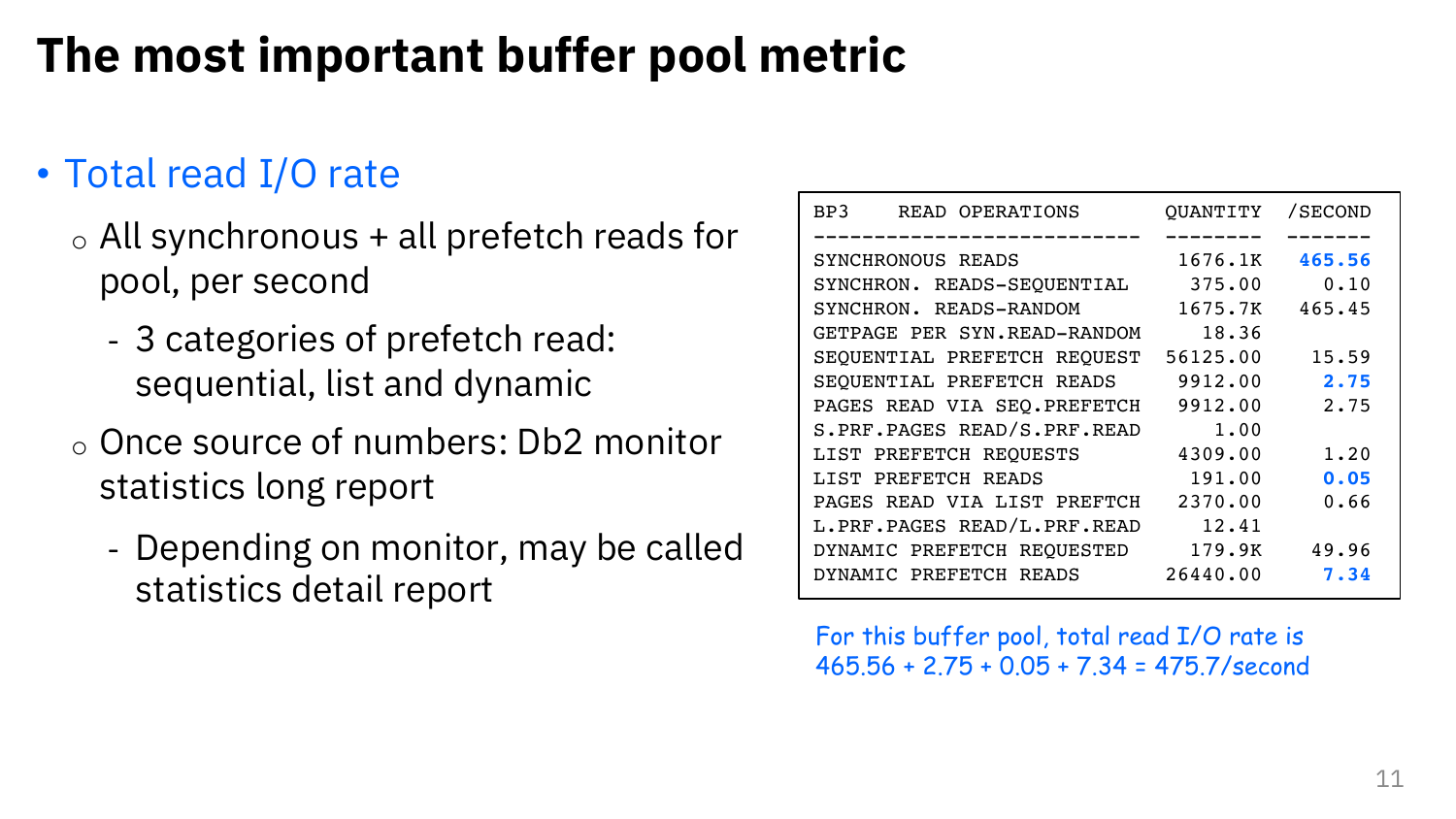### **Can also get numbers via Db2 command**

#### • -DISPLAY BUFFERPOOL(ACTIVE) DETAIL

- $\circ$  Issue command, wait one hour, then issue command again
- $\circ$  In output of second issuance of command, divide counters by 3600 to get per-second figures
	- Note: in command output, synchronous reads are in two categories: random (R) and sequential  $(S)$  – add these two numbers to get total synchronous reads

| DSNB401I -DBP1 BUFFERPOOL NAME BP2   |       |
|--------------------------------------|-------|
| SYNC READ I/O (R) = 31107574         |       |
| SEQ. GETPAGE = 133932496             |       |
| SYNC READ $I/O$ (S) = 664918         |       |
| SYNC READ $I/O$ (ZHL) =0             |       |
| DMTH HIT                             | $= 0$ |
| $PAGE-INS$ REQUIRED =0               |       |
| $SEQUENTIAL$ =1110191                |       |
| $VPSEQT HIT$ =822222                 |       |
| RECLASSIFY = 14131538                |       |
| DSNB412I -PROD SEQUENTIAL PREFETCH - |       |
| $REQUESTS$ =650334                   |       |
| PREFETCH I/O =385115                 |       |
| PAGES READ =20531190                 |       |
| DSNB413I -PROD LIST PREFETCH -       |       |
| REQUESTS $=1641349$                  |       |
| PREFETCH $I/O = 160339$              |       |
| PAGES READ $=1527361$                |       |
| DSNB414I -PROD DYNAMIC PREFETCH -    |       |
| REQUESTS = 10229380                  |       |
| PREFETCH I/O = 2917561               |       |
|                                      |       |

For this buffer pool, total read I/O rate is (31,107,574 + 664,918 + 385,115 + 160,339 + 2,917,561) divided by 3600, which is 9787/second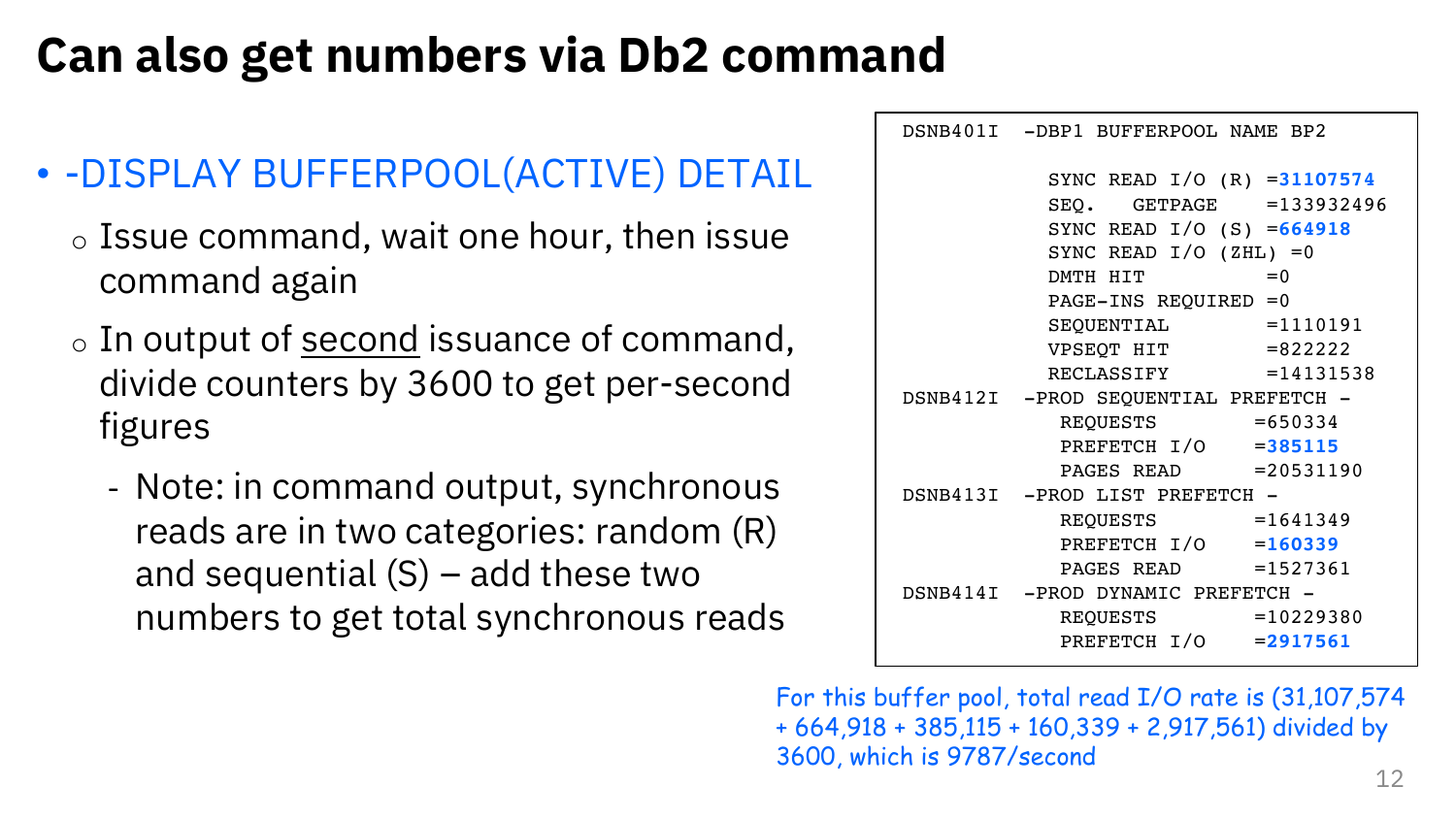# **Your primary aim in buffer pool tuning**

• Drive total read I/O rates as low as you can by enlarging pools with higher read I/O rates – but don't over-burden system memory

 $\circ$  Remember: ideal is demand paging rate that is less than 1 per second

• Reducing read I/Os will improve response time (less I/O wait time) and save CPU (every I/O consumes some CPU time)

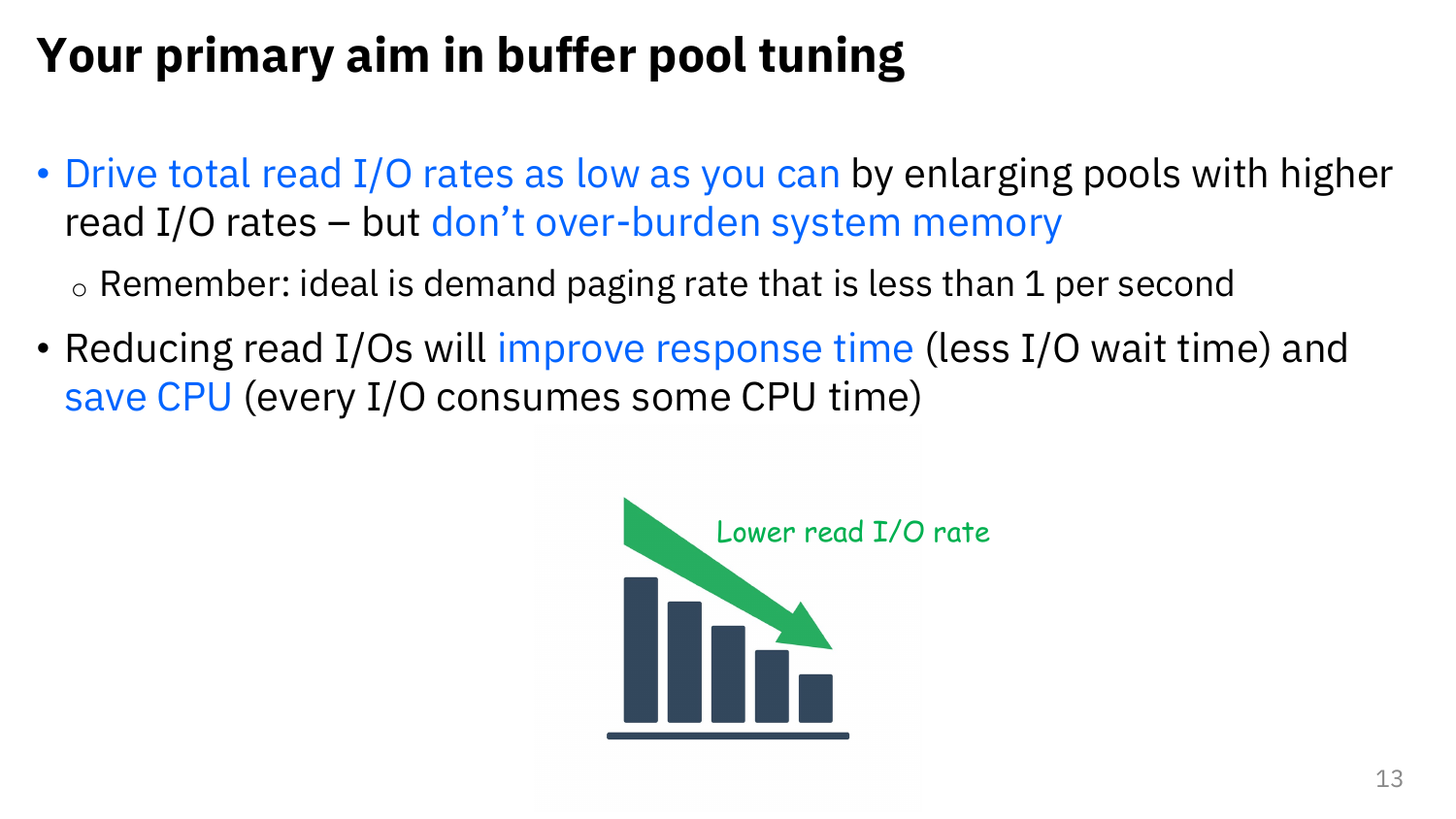# **Measuring results of buffer pool tuning**

- Use Db2 monitor accounting long reports (may be called accounting detail reports) generated before and after buffer pool change
	- o Reports should cover same time period of same day of week (i.e., 9-10 AM, Monday)
	- o I like report data to be aggregated at connection type level
		- Depending on monitor, may involve telling monitor to "order" or "group" data by connection type
		- One report section shows CICS-Db2 activity, another shows DDF activity, etc.
	- o Look for reductions in these "average" values: synchronous database read wait time, "other" read wait time (prefetch read) and class 2 (i.e., in-Db2) CPU time ("average" is generally per transaction or per batch job, depending on workload)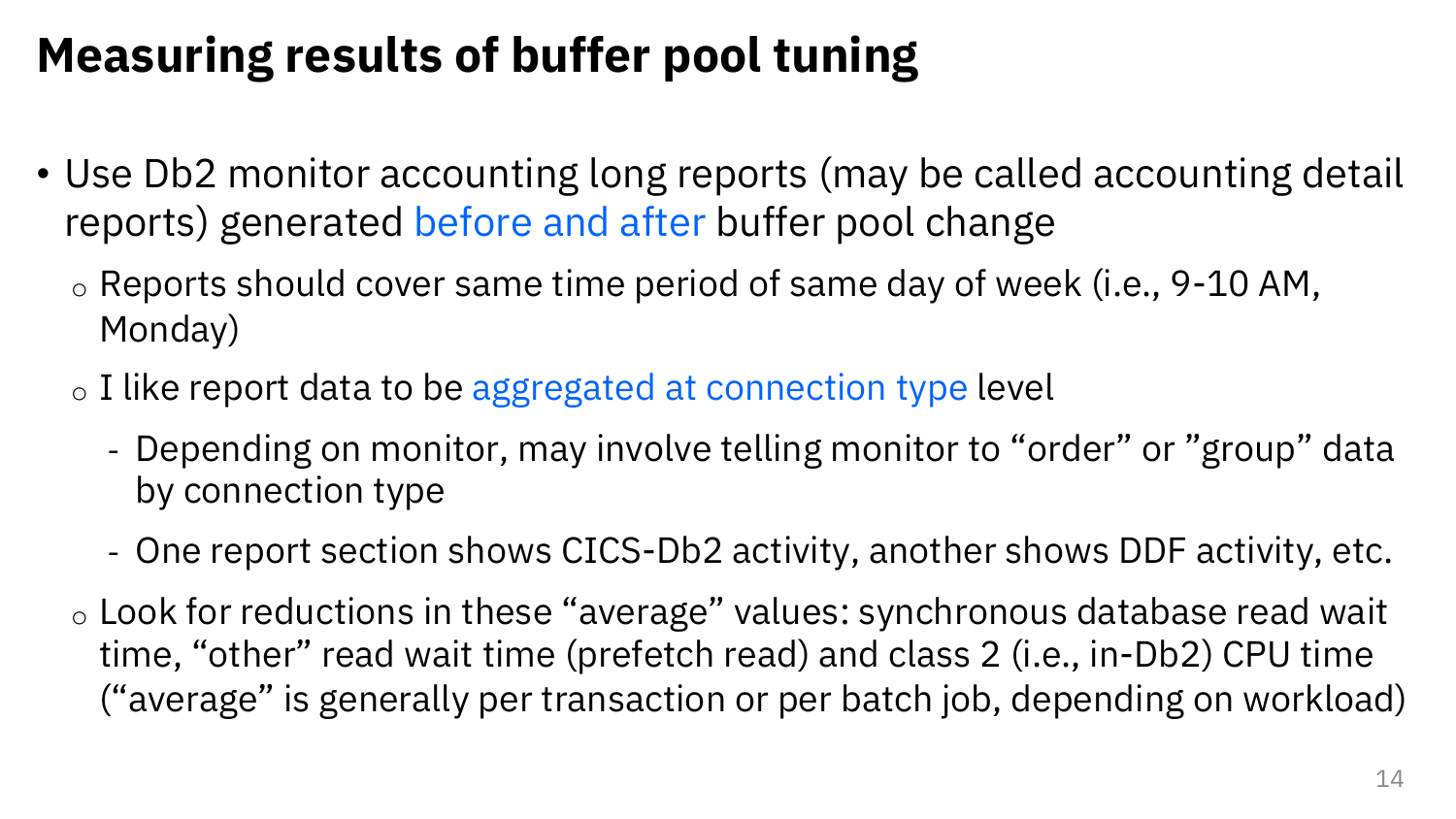# **Driving down buffer pool read I/O rates**

- Generally want to focus on pools with highest read I/O rates
	- $\circ$  If you have any buffer pools with read I/O rates  $>$  1000/second, maybe try to get those below 1000/second
	- o Some organizations that super-size buffer pools are aiming for read I/O rates < 100/second, or even < 10/second for each pool
- Some data points:
	- o Highest total read I/O rate I have seen for a buffer pool: 12,144 per second (average over a 1-hour period)
	- o Largest buffer pool configuration I have seen for a Db2 subsystem (aggregate size of all pools): 879 GB
		- This on an LPAR with 1104 GB of real storage demand paging rate was zero
	- o Largest individual buffer pool I have seen: 297 GB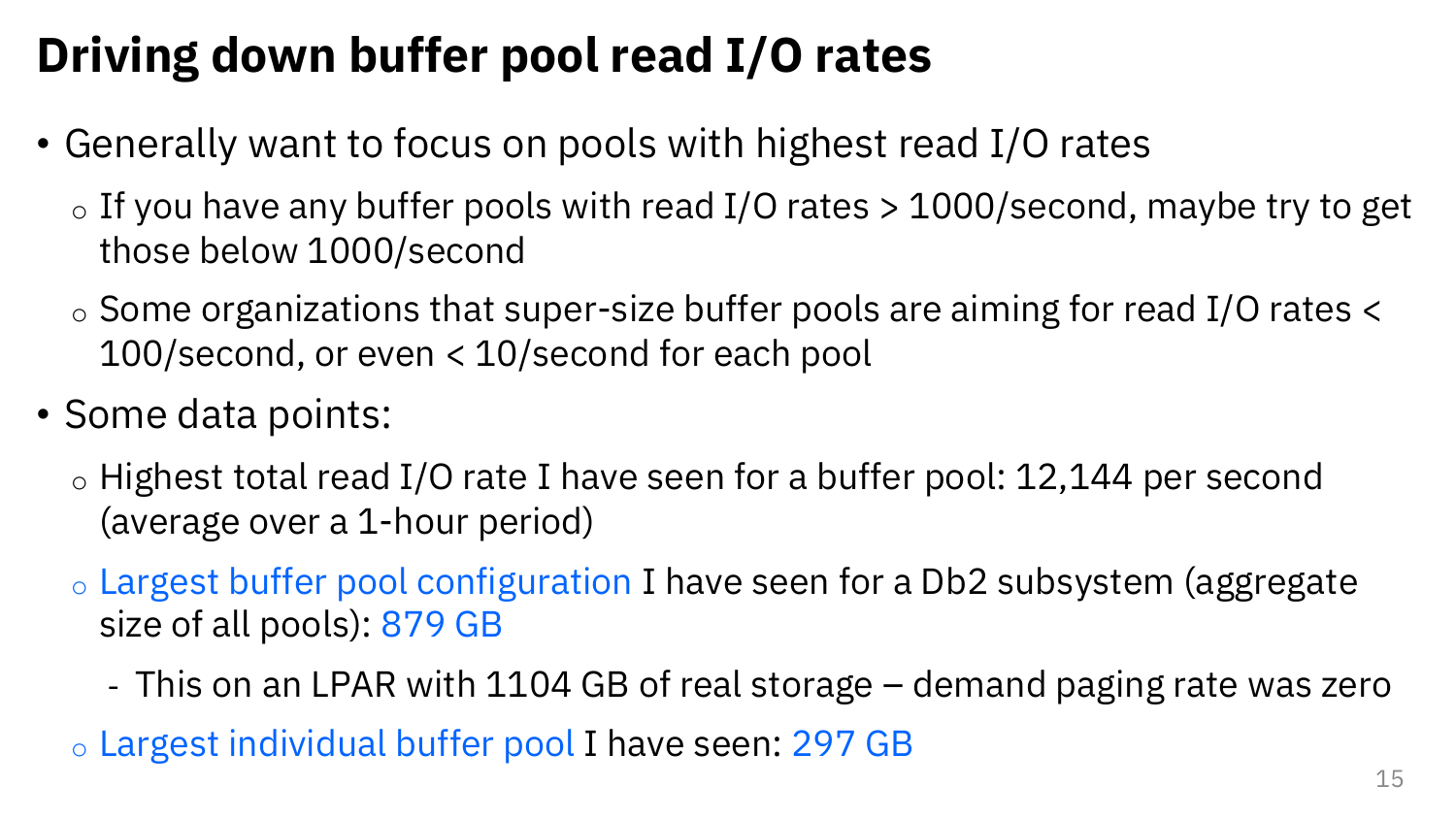# **If Db2 subsystem part of a data sharing group…**

- …don't forget about group buffer pools (GBPs)
- Enlarging buffer pool BP2 (for example) for members of data sharing group may necessitate enlarging GBP2 in coupling facility
- If local buffer pools too large relative to group buffer pool, could see directory entry reclaims for GBP – a drag on performance
	- $\circ$  If GBP is way undersized relative to associated local buffer pools, could even see GBP write failures due to lack of storage – that could lead to pages going on logical page list (LPL), perhaps causing program failures
	- $\circ$  Can check on directory reclaims and write failures due to lack of storage using output of this command:

-DISPLAY GROUPBUFFERPOOL(\*) TYPE(GCONN) GDETAIL(INTERVAL)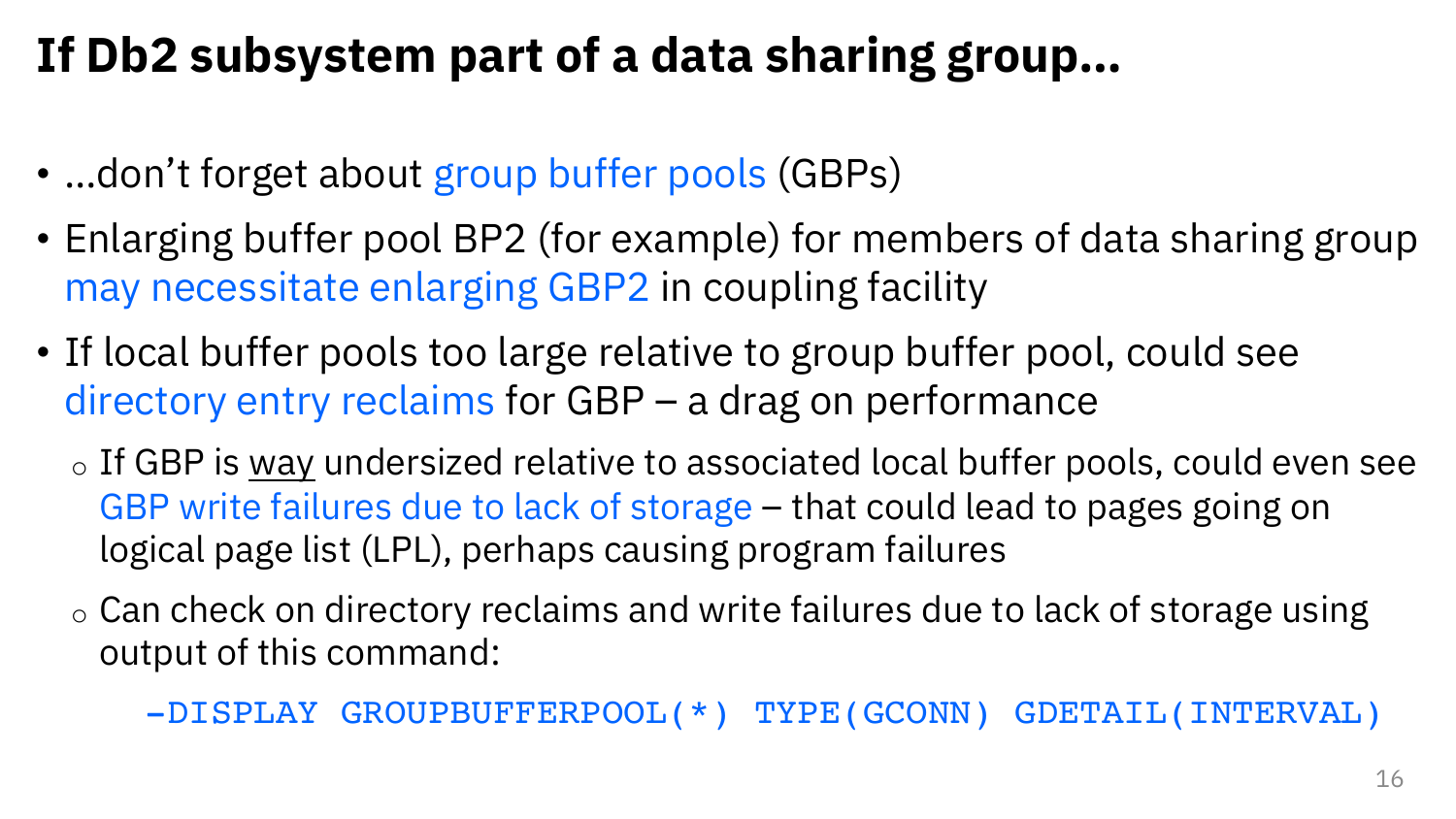# **Buffer pool tuning not just about pool size**

- Recommendation: use large real storage page frames to back any pool that has a GETPAGE rate > 1000 per second
	- $\circ$  A measure of buffer pool activity a GETPAGE is a Db2 request to access a page
		- Get GETPAGE rate from Db2 monitor statistics long report, or from output of -DISPLAY BUFFERPOOL(ACTIVE) DETAIL (add figures for random and sequential GETPAGEs)
	- o Large page frames save CPU by making translation of virtual storage addresses to real storage addresses more CPU-efficient
	- $\circ$  To be backed by large page frames, buffer pool must be page-fixed in memory  $$ done via -ALTER BUFFERPOOL with PGFIX(YES)
	- o Also need to request large frames for pool via -ALTER BUFFERPOOL with FRAMESIZE(1M) or FRAMESIZE(2G), for 1 MB or 2 GB frames, respectively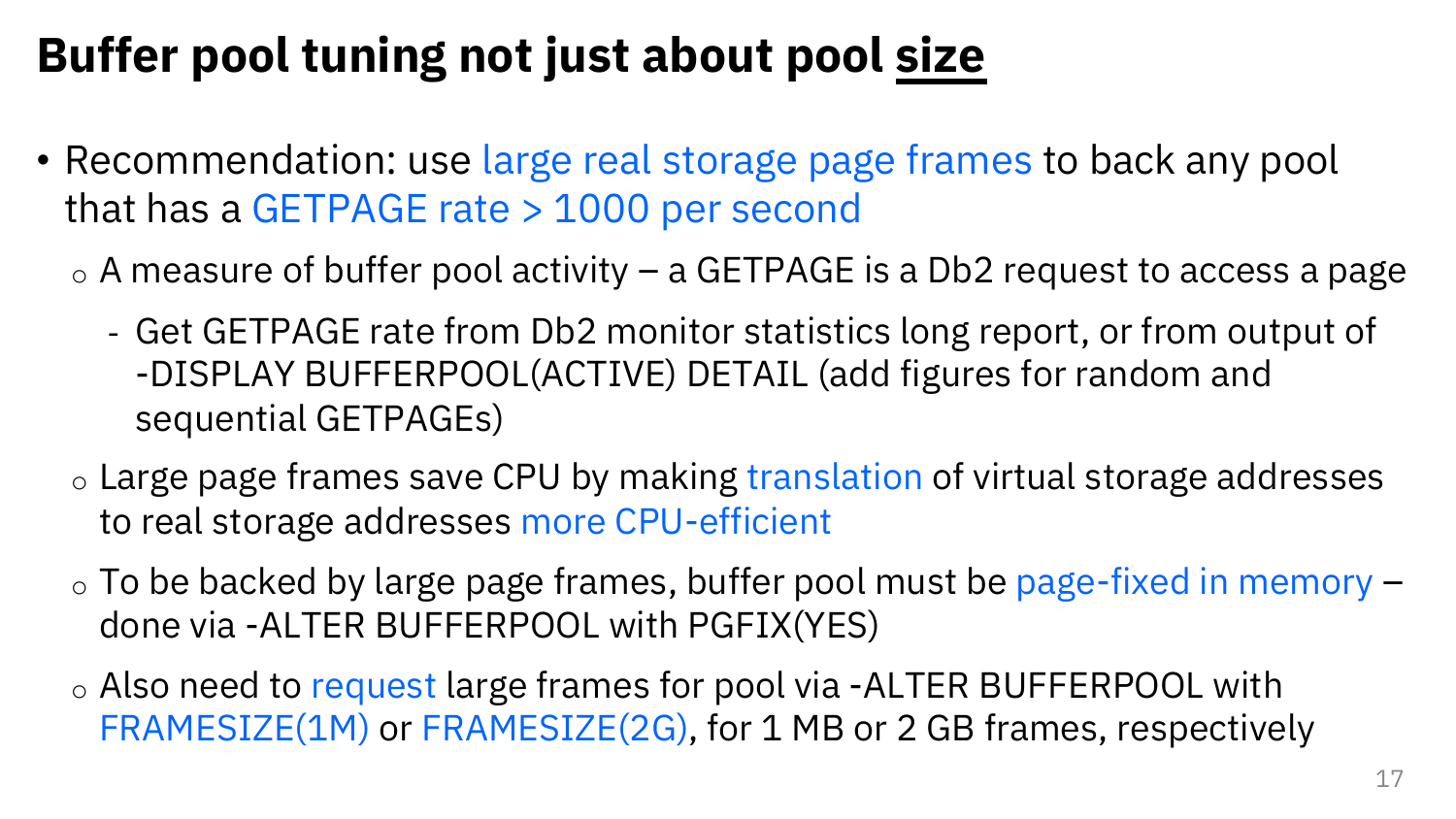#### **More on large page frames**

- For existing pool, change from PGFIX(NO) to PGFIX(YES) happens when pool is subsequently deallocated and reallocated (usually as consequence of stopping and restarting Db2 subsystem)
	- o Same is true for change in pool's frame size
- To verify that pool is backed by large page frames, look at output of DISPLAY BUFFERPOOL(ACTIVE) DETAIL



If pool has preferred frame size of 2G or 1M and command output shows that some buffers not backed by large frames, it means system does not have enough large frames to fully back pool – can be addressed by changing value of LFAREA parameter in IEASYSxx member of system's SYS1.PARMLIB data set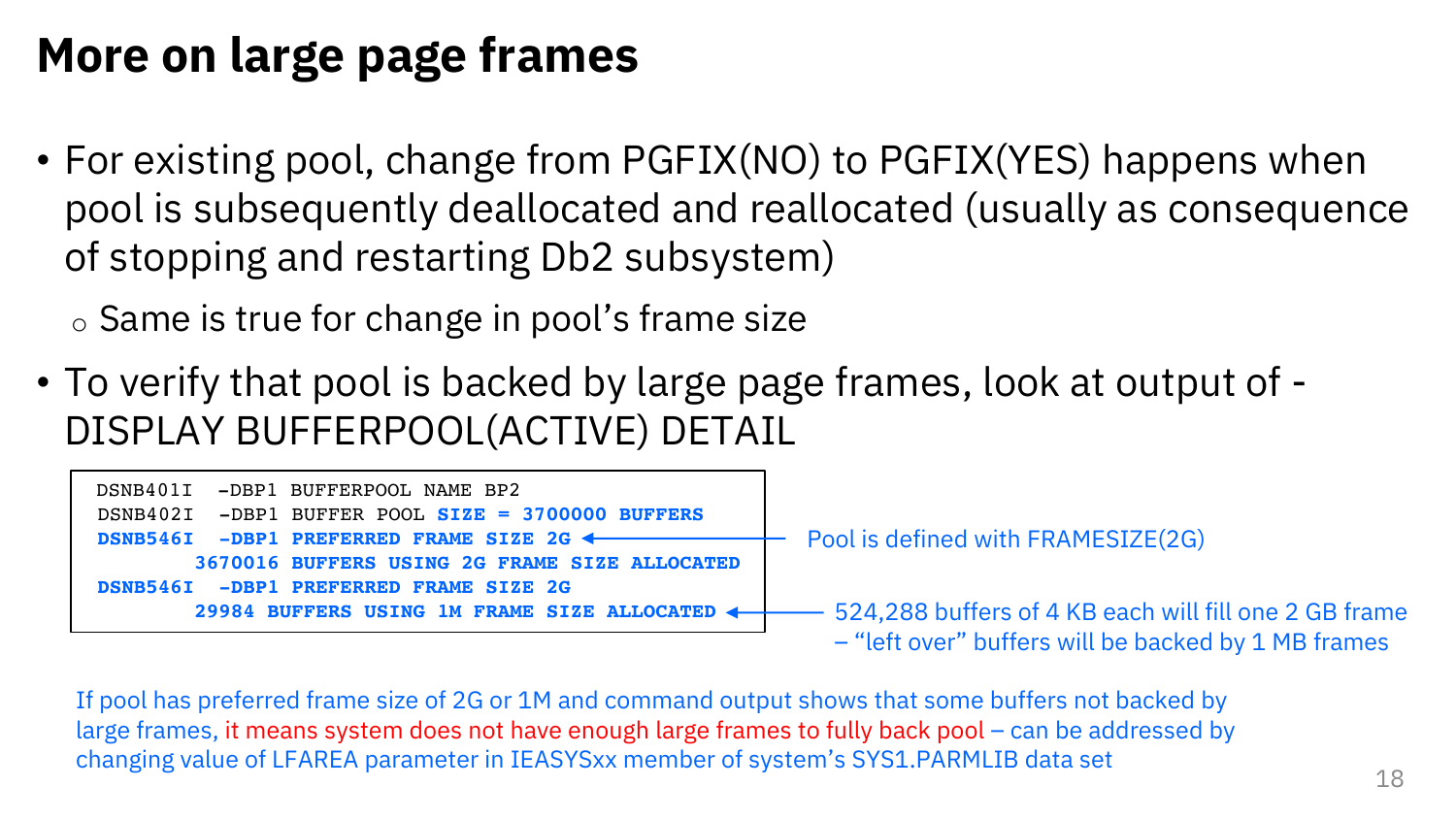# **New with Db2 12: contiguous buffer pools**

- A contiguous buffer pool is one defined in a Db2 12 system with a specification of PGSTEAL(NONE)
	- o PGSTEAL(NONE) means buffer stealing not *expected* to occur for pool, because it has enough buffers to hold all pages of all assigned objects
- At first access of object assigned to PGSTEAL(NONE) pool, requested page(s) brought into memory immediately, and then all the rest of object's pages will be asynchronously read into pool
	- $\circ$  Not only that, but pages will be arranged in memory as they are on disk (thus the term "contiguous") – result is more CPU-efficient page access
- Note: 2 GB page frames will not be used for PGSTEAL(NONE) buffer pool if you want pool to be backed by large frames, specify FRAMESIZE(1M)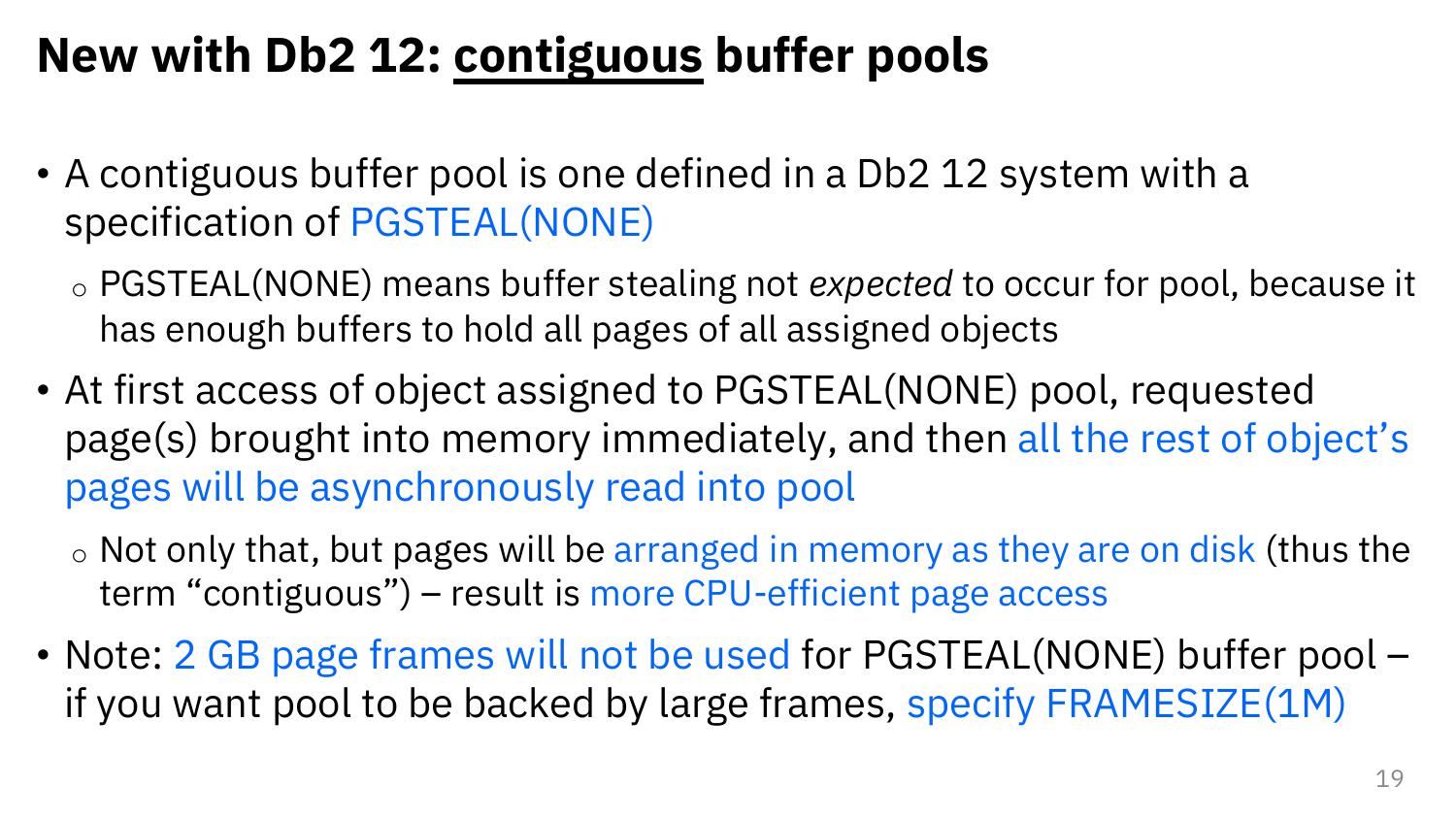### **More on Db2 12 contiguous buffer pools**

- Even for PGSTEAL(NONE) pool, buffer stealing will occur if necessary (i.e., if pool full and page needs to be brought into pool)
- To allow for buffer stealing while maintaining "contiguous-ness," part of pool designated as steal area – any required buffer stealing happens there, and pages in contiguous area will not be disturbed
	- o Buffers in steal area managed using FIFO (first in, first out) steal algorithm
	- $\circ$  Size of steal area will be 10% of pool, though not more than 6400 buffers and not less than 50 buffers
- For max CPU efficiency benefit of contiguous pool, want pool's steal area to be empty (i.e., all pages fit in contiguous part of pool)
	- $\circ$  So, if PGSTEAL(NONE) pool has 50,000 buffers, want total pages of objects assigned pool to be  $\leq$  45,000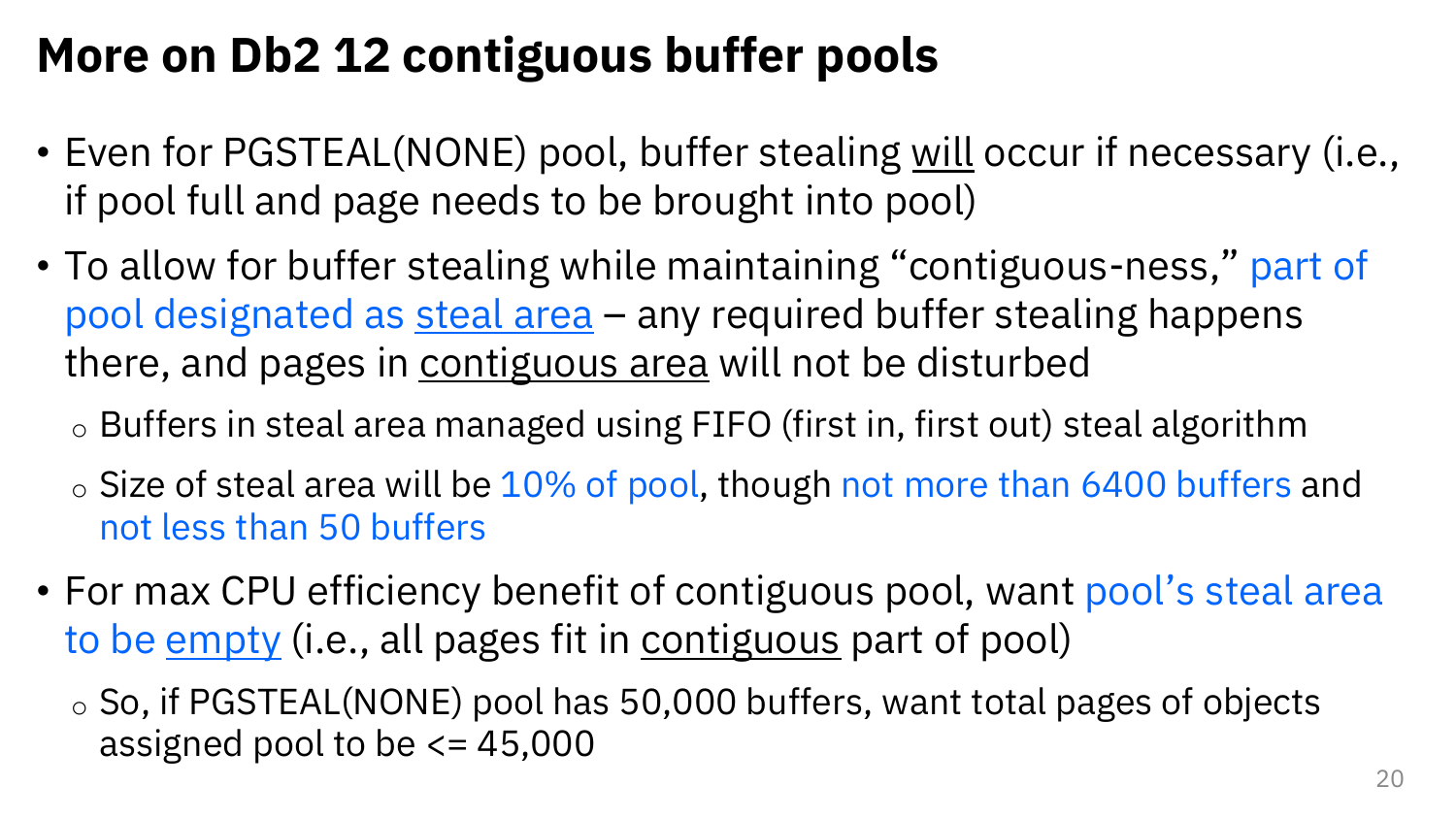# **Other ways to exploit real storage to enhance Db2 performance**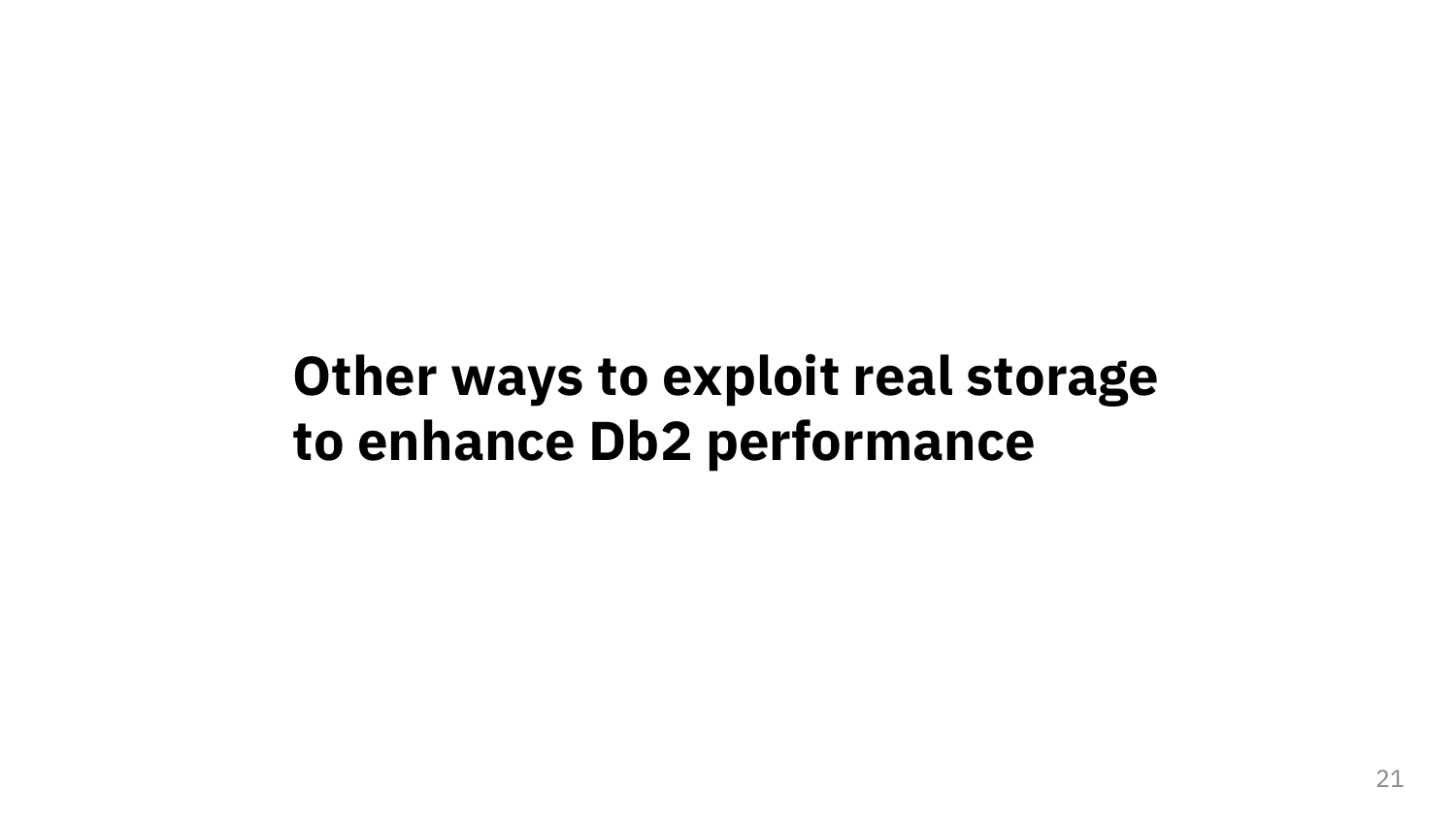# **RELEASE(DEALLOCATE) packages**

• For package bound with RELEASE(DEALLOCATE), the package and any *table space-level* (or partition-level) locks acquired in executing package will remain allocated to thread, until thread deallocated

o Versus package, table space locks being released from thread at commit

- When RELEASE(DEALLOCATE) package executed with persistent thread (persists through commits), can get significant CPU savings from retaining the package and table space locks for life of thread
	- o Eliminate cost of releasing, reacquiring package and associated table space locks after each commit
- Memory angle: when RELEASE(DEALLOCATE) packages executed via persistent threads, more virtual and real storage used for threads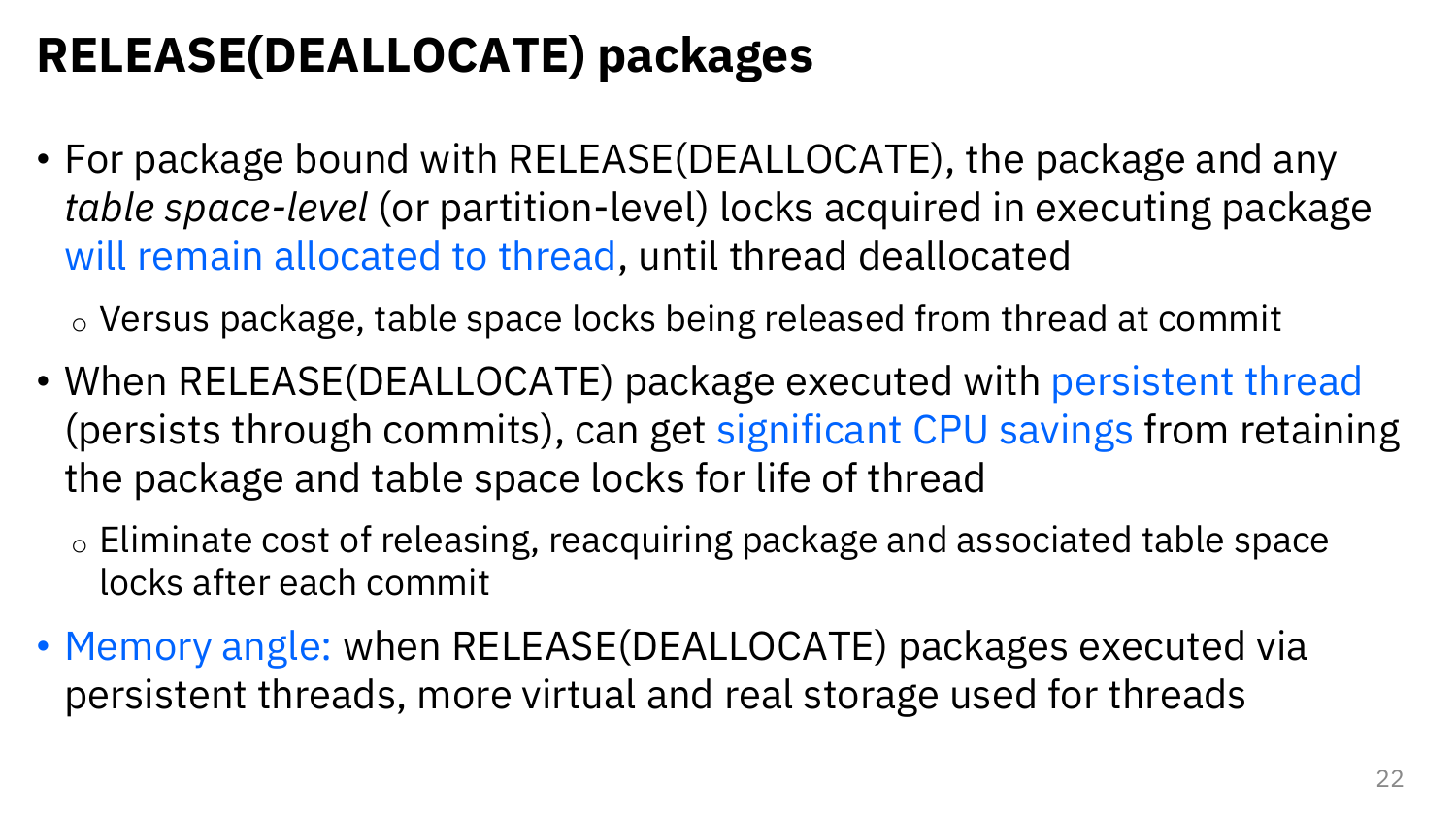# **More on RELEASE(DEALLOCATE)**

- Examples of persistent threads: CICS-Db2 protected entry threads, highperformance DBATs, and threads used by batch jobs
- For transactional applications, best use of RELEASE(DEALLOCATE) is for packages executed frequently and via persistent threads

o CPU efficiency benefit tends to be greater for packages that have very low in-Db2 CPU time per execution (e.g., less than 10 ms)

- RELEASE(DEALLOCATE) package can also deliver performance benefit for batch job that issues many commits
- Note: "regular" DBAT becomes a high-performance DBAT when used to execute RELEASE(DEALLOCATE) package and when PKGREL = BNDOPT for DDF (versus PKGREL = COMMIT)

o To check PKGREL setting, issue -DISPLAY DDF DETAIL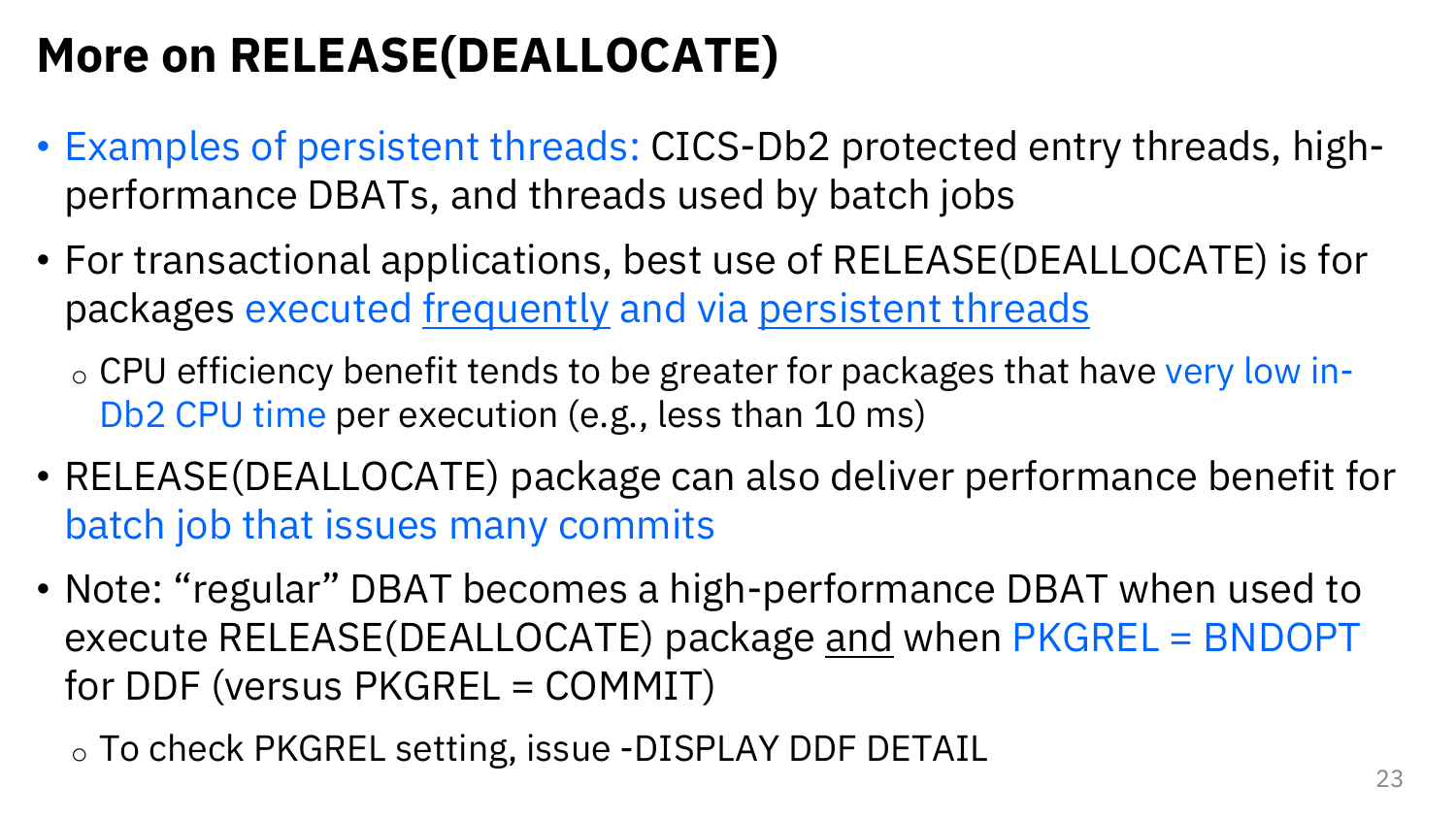#### **And a bit more…**

- One way to get high-performance DBATs: bind IBM Data Server D Db2 Connect packages with RELEASE(DEALLOCATE)
	- $\circ$  Do not bind those packages with RELEASE(DEALLOCATE) in default NI collection – that would make all DBATs high-performance by default
		- Instead, BIND COPY NULLID packages with RELEASE(DEALLOCATE alternate collection and point selected DDF-using applications to alternate collection using Db2 profiles tables, as described in this blog entry:

http://robertsdb2blog.blogspot.com/2018/07/db2-for-zos-using-profile-tables-to.html

- Historically, combination of RELEASE(DEALLOCATE) packages an persistent threads could interfere with package rebind actions
	- o RELEASE(DEALLOCATE) "break in" feature of Db2 11 helped with that
	- $\circ$  The rebind phase-in feature of Db2 12 function level 505 helps even no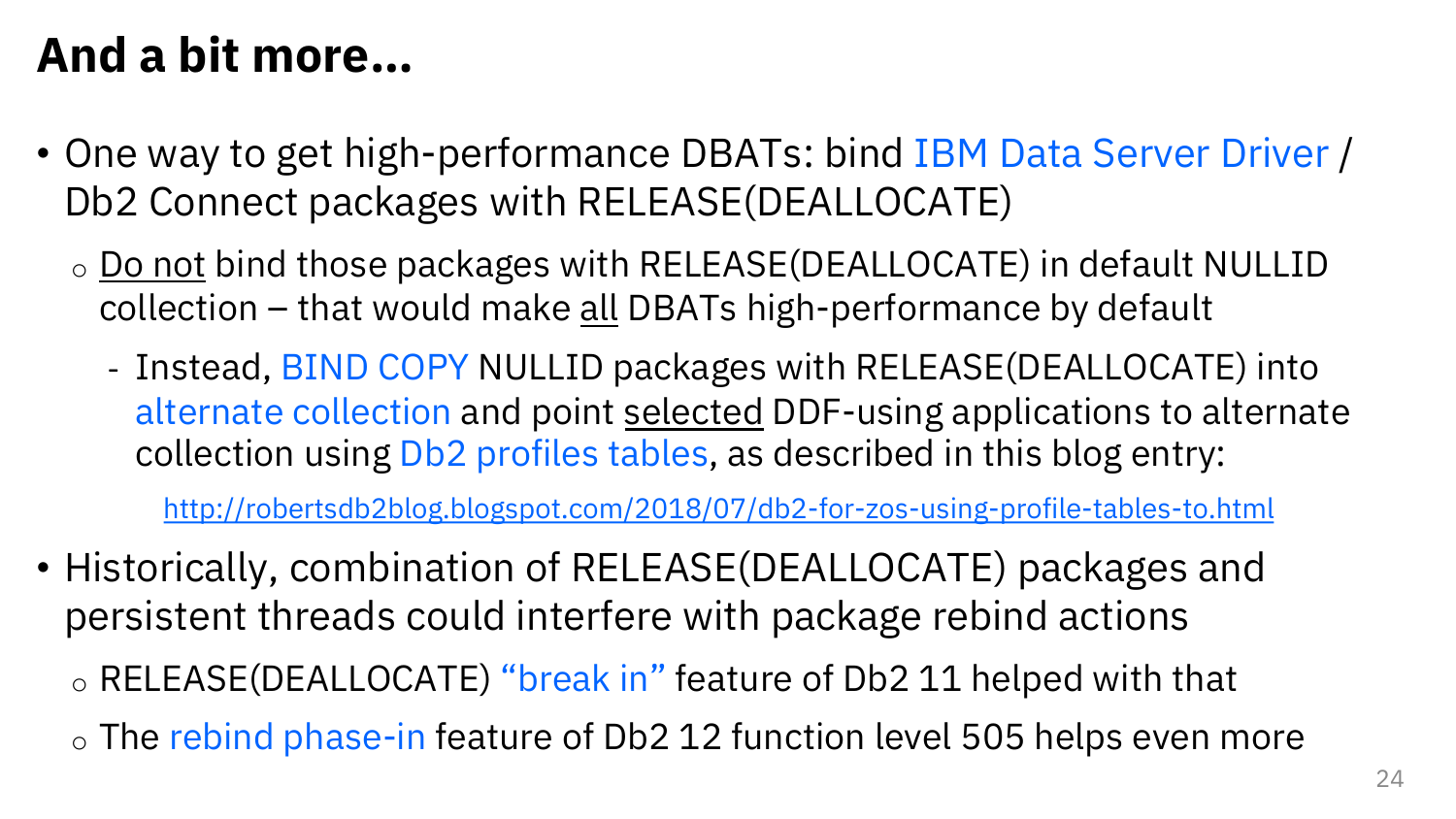#### **Db2 12 index fast traverse blocks (FTBs)**

- As table grows, indexes defined on table go to additional levels
- Each level added to index adds a GETPAGE to every index "probe"
- More GETPAGEs lead to increased CPU cost of query execution



Accessing table row via 5-level index requires 6 GETPAGEs – 5 of which are indexrelated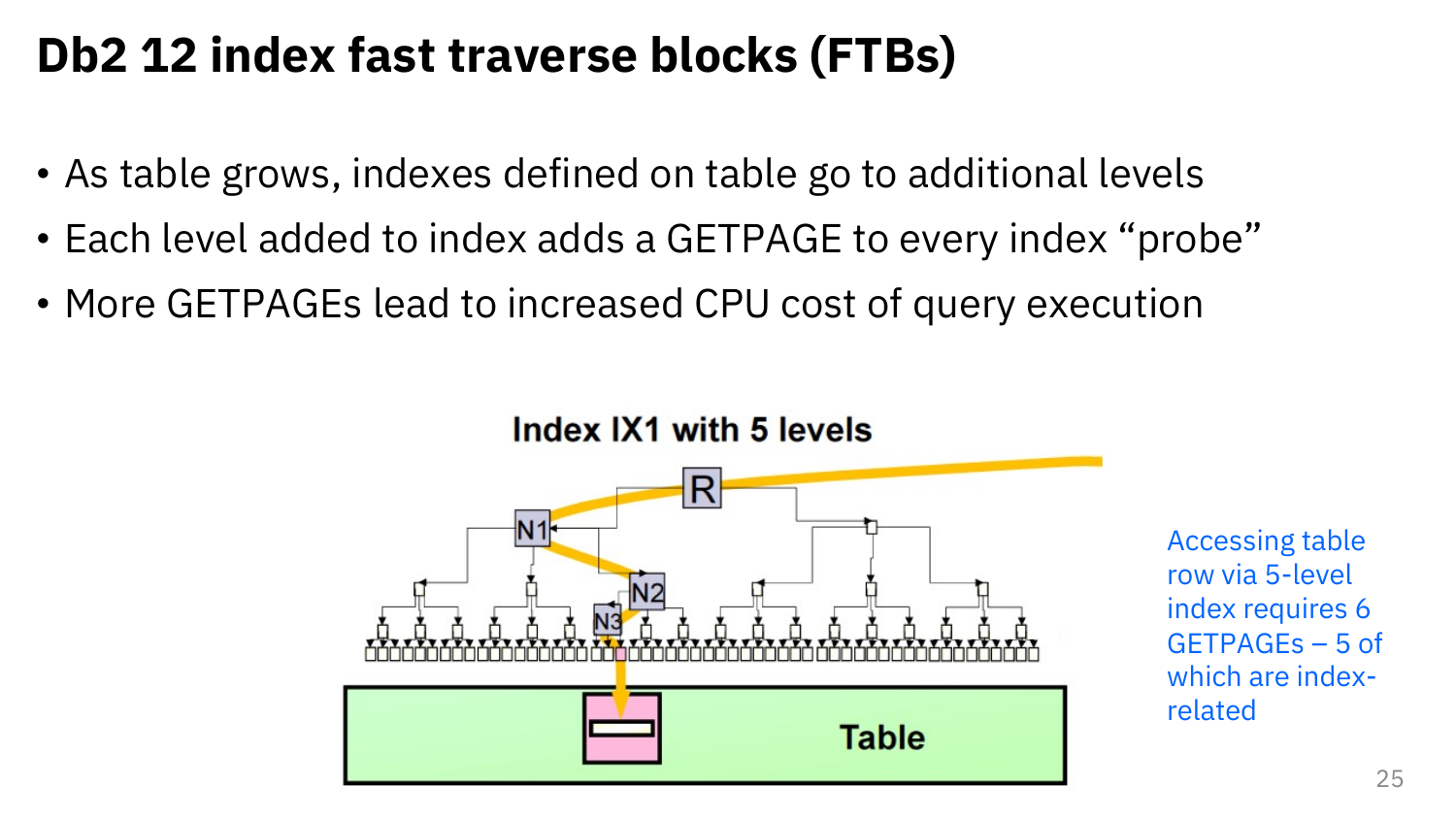# **How FTBs improve CPU efficiency**

- Db2 12 can build FTB structures for certain indexes (function level 508 + PH30978: non-unique OK)
- How an FTB improves CPU efficiency:
	- o Suppose query has "equals" predicate that matches an index for which an FTB structure has been built by Db2
	- o Db2 can go to FTB with value specified in predicate, and FTB identifies index leaf page in which value is located
	- o So, for 5-level index, instead of needing 6 GETPAGEs to access data row (5 index, 1 table space), now only need 2 GETPAGEs (1 for index leaf page, 1 for table space)
- Default: amount of DBM1 space that can be used for FTBs limited to 20% of buffer pool configuration size
	- $\circ$  If 40 GB buffer pool configuration, max FTB space = 8 GB

SELECT SALES DATE, SALE **FROM SALES** WHERE SALES NO = 84628



Important information in "News from the Lab" blog post from October, 2020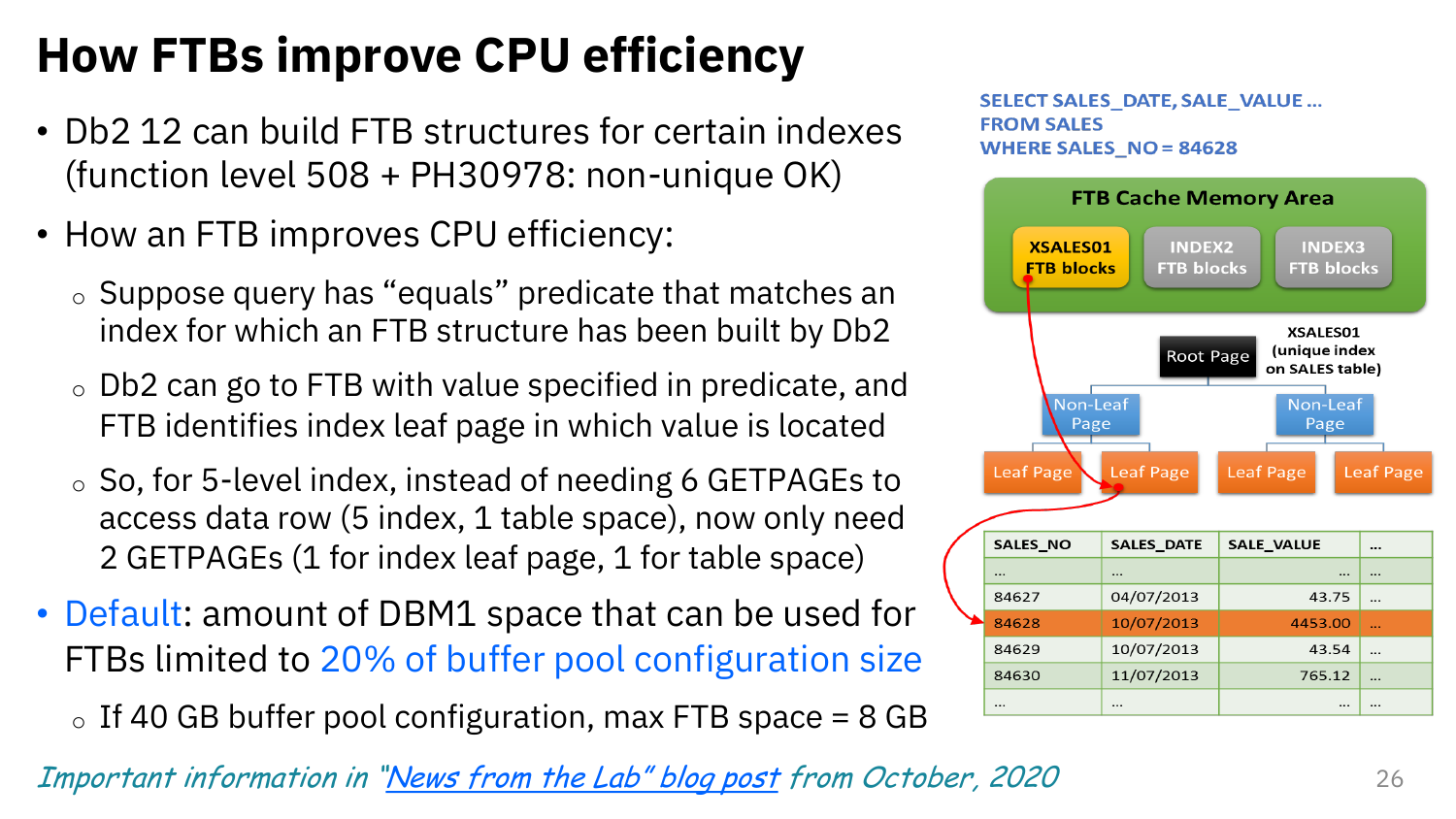### **Dynamic statement caching**

• Global statement cache has been above 2 GB bar in DBM1 address space since Db2 V8

o Size determined by ZPARM parameter EDMSTMTC

• Larger statement cache = more cache "hits"

o CPU savings achieved through resulting avoidance of full PREPAREs

• I regularly see dynamic statement cache hit ratios of 95% or higher – aim for that on your system (can check on dynamic statement cache hit rate with Db2 monitor statistics long report)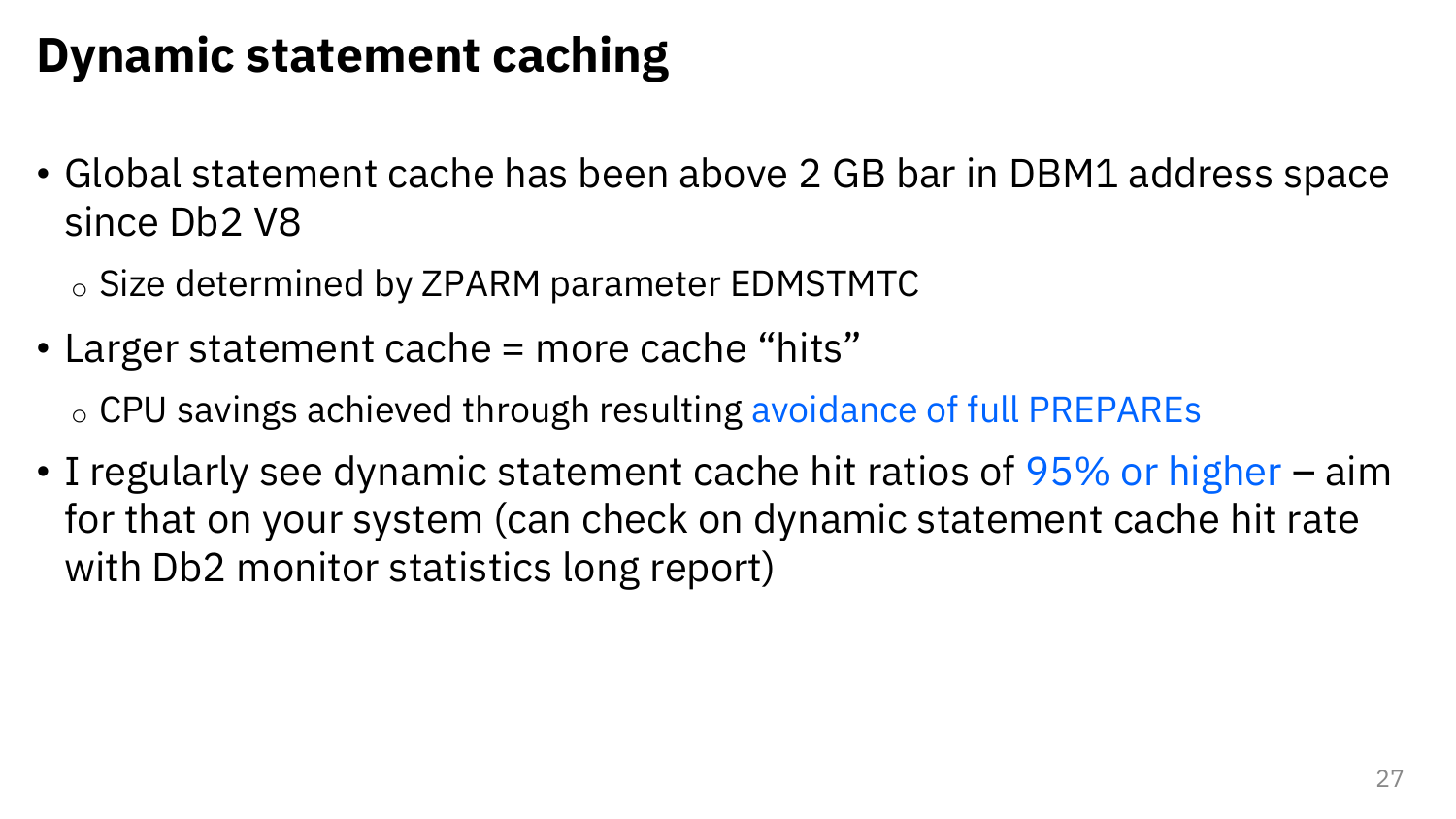### **The EDM pool: package and DBD caches**

From Db2 monitor statistics detail report (or online display)



- For both DBD cache and package cache, you want REALLY high ratio of "requests" to "not found" – like thousands to one ("not found" requires read from directory)
- If that ratio is not really high for one of these caches, make the cache larger (in ZPARM, it's EDMDBDC for DBD cache, and EDM\_SKELETON\_POOL)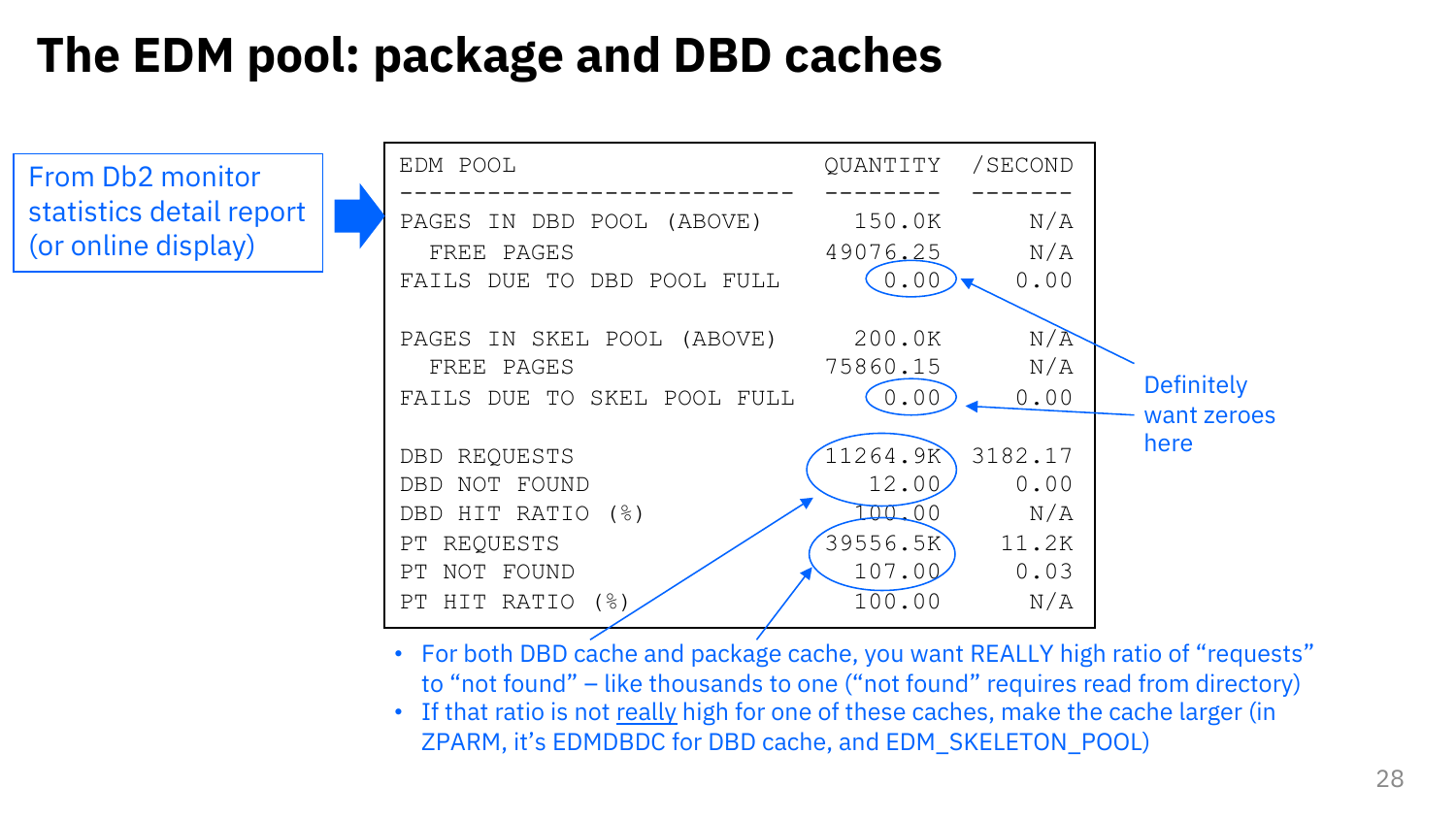# **Data sets: are you hitting the DSMAX limit?**

• A DSMAX value set years ago may be too small today

o Result can be a high rate of physical closure of Db2 data sets

- Not good data set physical open/close operations are relatively expensive
- $\circ$  If you see (in a Db2 monitor statistics report) a lot of data set close activity due to the DSMAX threshold being reached, increase DSMAX
	- 200,000 is max value, but practical limit probably less due to below-the-bar DBM1 virtual storage consumption – up to 70,000 probably OK in most cases
	- Don't go overboard good value is just large enough to make rate of data set close actions due to threshold reached either zero or very small

| OPEN/CLOSE ACTIVITY         | QUANTITY / SECOND |     |  |
|-----------------------------|-------------------|-----|--|
|                             |                   |     |  |
| OPEN DATASETS - HWM         | 13698.00          | N/A |  |
| OPEN DATASETS               | 13313.75          |     |  |
|                             |                   |     |  |
| DSETS CLOSED-THRESH.REACHED | 0.00              |     |  |

• Zero is good

not so good

• A few per hour is OK Several per minute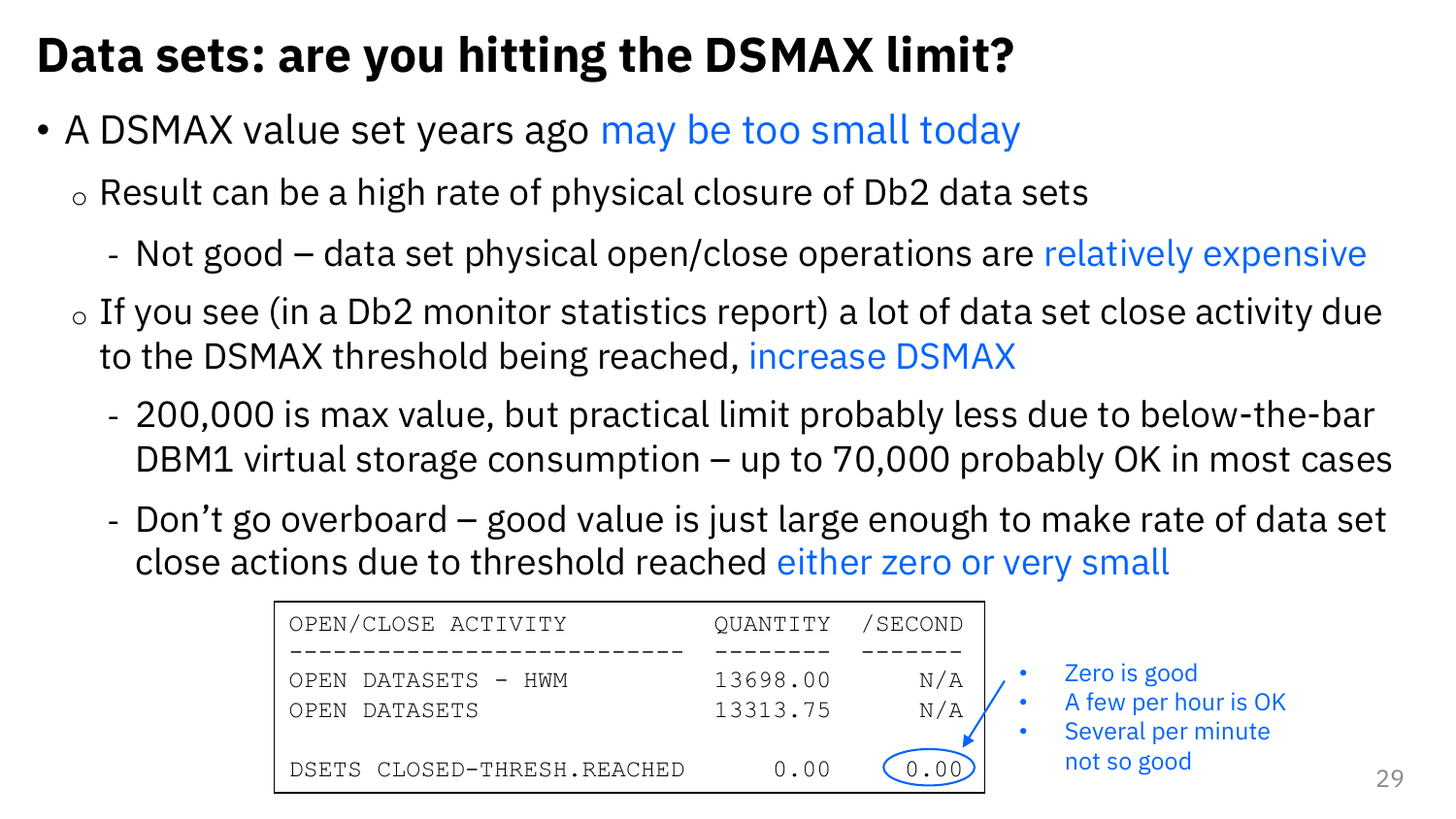#### **MXDTCACH**

- In executing query, Db2 can build sparse index on data materialized in work file – improves efficiency for repeated access to that data
- MXDTCACH parameter in ZPARM specifies amount of memory that can be used for sparse index for a given process (default is 20 MB)
- In Db2 monitor statistics long report:

| MISCELLANEOUS      | AVERAGE | TOTAI |  |
|--------------------|---------|-------|--|
|                    |         |       |  |
| SPARSE IX BUILT WF | 0.36    |       |  |

Number of times sparse index was built in work file, because not enough space to build it in memory

• If non-zero and you have memory to spare, consider making MXDTCACH larger (e.g., 30 MB or 40 MB) to allow more sparse indexes to be built entirely in memory (boosts CPU efficiency of query execution)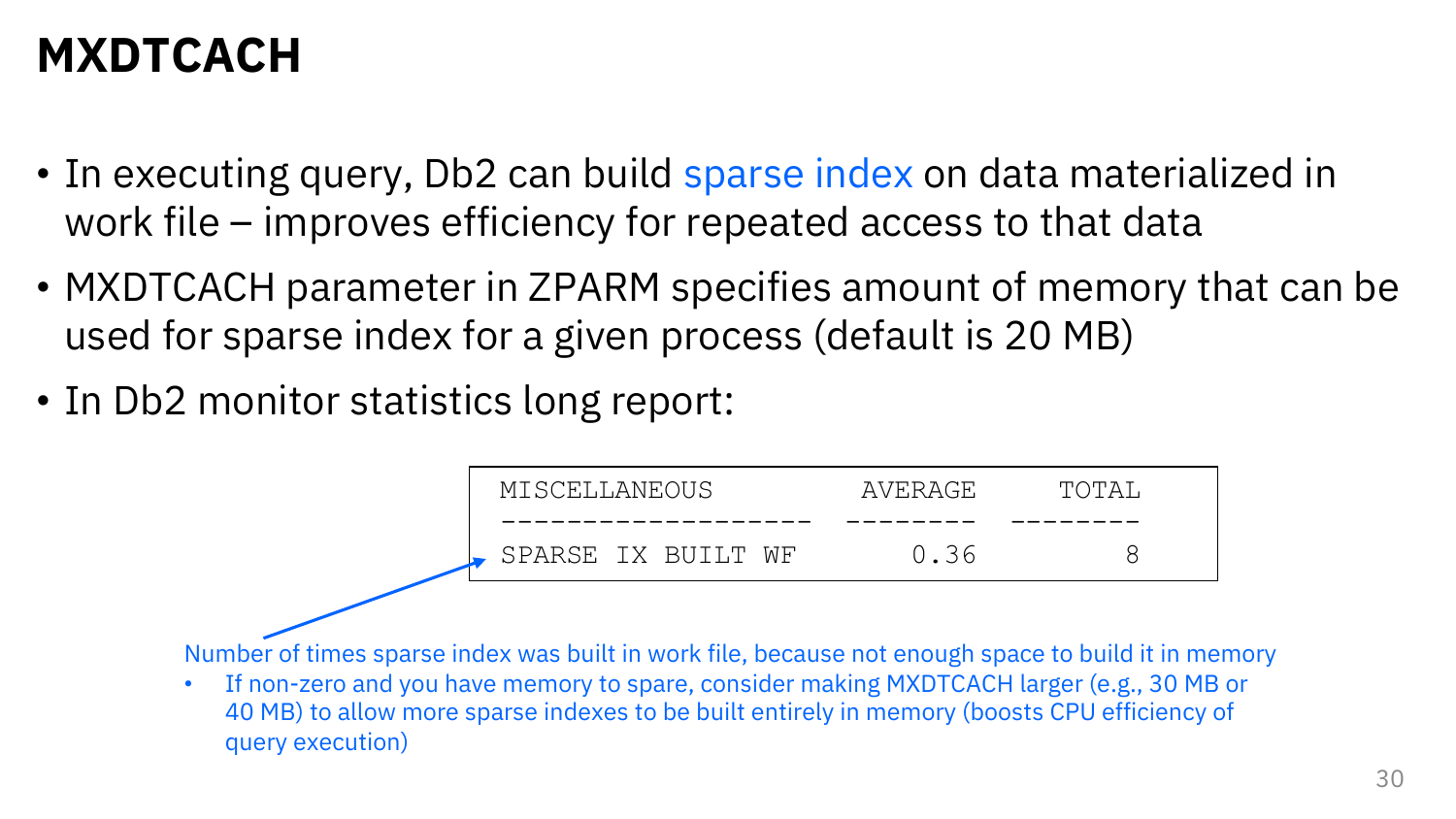# **Sort pool**

- Space in DBM1 (above the 2 GB bar since Db2 V8) that is used for SQLrelated sorts (as opposed to utility sorts)
- The larger the sort pool, the more CPU-efficient SQL sorting can be
	- o Size determined by ZPARM parameter SRTPOOL
	- o Note that this is the maximum size of the sort work area that Db2 will allocate *for each concurrent sort user*
		- Default size of sort pool is 10 MB
		- Max SRTPOOL value is 128 MB largest I've seen is 48 MB
		- Db2 12: sort tree has MANY more nodes than before, so larger SRTPOOL more likely to increase level of in-memory sorting